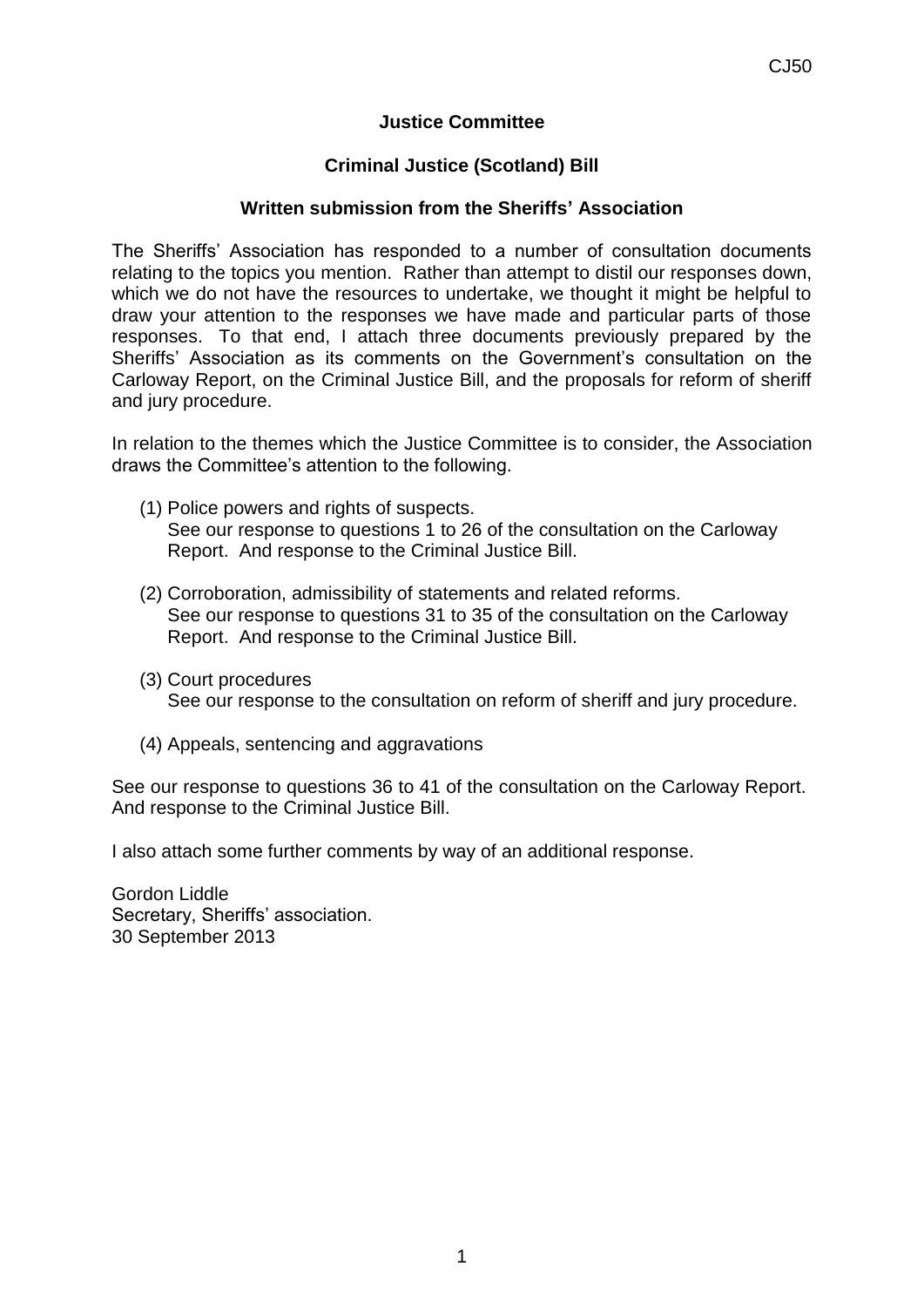# **THE CARLOWAY REPORT** - **CONSULTATION QUESTIONNAIRE**

## **ARREST AND DETENTION (Chapter 2 of the consultation paper)**

## **Question 1**

*What are your views on the move to a power of arrest on 'reasonable suspicion' of having committed a crime, replacing the common law and statutory rules on arrest and detention?*

We agree. The new system must be easily understood by the public and police. This test is easy to understand and conforms to international standards.

#### **Question 2**

*What are your views on Lord Carloway's recommendations for the police no longer to be required to charge a suspect with a crime prior to reporting the case to the Procurator Fiscal? How is this best achieved in practice?*

The majority view of the Association is that such a change is acceptable. However, if such a change were to be introduced, we think that there ought to be safeguards to protect the suspect from unfairness.

The minority view is that there is a strong basis for retaining the importance of the significance of the stage of charge in the present system. A charge tells the suspect that his status has changed, that he cannot be questioned further, except before a sheriff. It tells the accused what crime or offence he or she is in fact accused of having committed and, if held in custody, why. Even though to some extent the point of charge is in the discretion of the police, it is an important point, being one after which the suspect cannot be questioned and at which point his status as a person to be released on an undertaking, on bail or remanded in custody has to be considered. At that point the suspect must be told what it is that he is to be reported for prosecution for.

#### **Question 3**

*Do you agree that a suspect in a criminal investigation, who has not been detained or arrested, does not require any statutory rights similar to those conferred had that person been arrested and detained?*

Yes. As we understand the Convention jurisprudence, the Convention provides protection from the point that there has been some significant curtailment of the suspect's freedom of liberty. We see no reason why Scottish domestic legislation should go further than that.

#### **Question 4**

*What are your views on the recommendation that a suspect should only be detained if it is necessary and proportionate having regard to the nature and seriousness of the crime and the probable disposal if convicted?*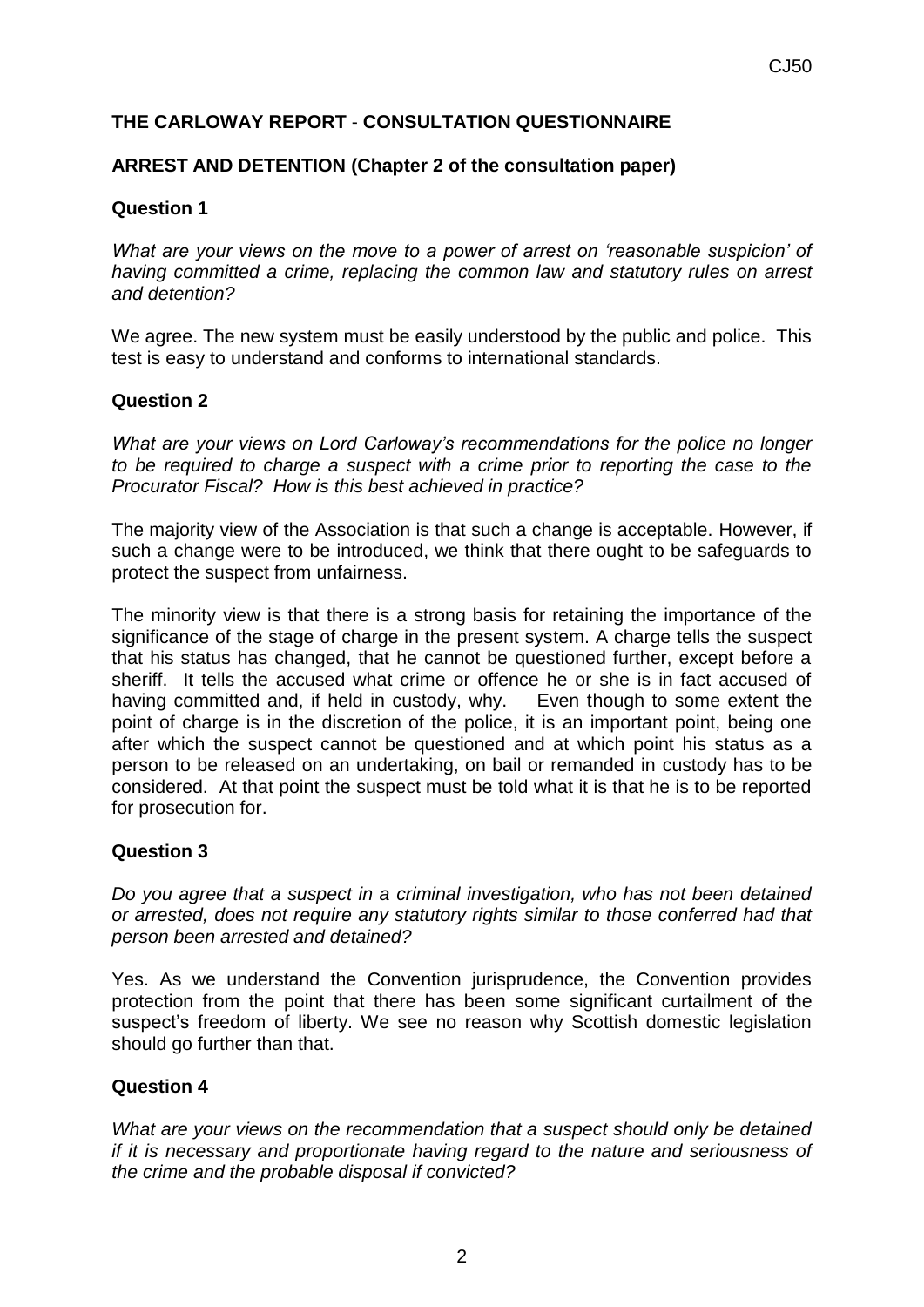We agree, subject to the proviso that regard needs also to be had to the interests of justice, such as the prevention of interference with the course of justice by destroying evidence, interfering with witnesses and so on. Further, the police must always be permitted to detain if the offence being investigated is sufficiently serious.

## **CUSTODY (Chapter 3 of the consultation paper)**

## **Question 5**

*Do you agree with Lord Carloway's recommendation that the maximum time a suspect can be held in detention (prior to charge or report to the Procurator Fiscal) should be 12 hours?* 

Yes. It appears from the data provided in the Report that in practice, in the vast majority of cases, no longer than 12 hours is usually required by the police to complete investigations and that in fact, the large majority of detentions in custody are for periods of less than 6 hours. The requirement that detention be reviewed after 6 hours is an additional safeguard.

#### **Question 6**

*What are your views on whether this 12 hour period could be extended in exceptional circumstances? How could this be regulated appropriately?*

There are bound to be some exceptional circumstances where an extension to the time limit is required. We think that a single extension of a fixed number of hours, perhaps 12, should require judicial authority.

#### **Question 7**

*What are your views on the need for the proposed 12 hour period of detention to be reviewed after 6 hours by a senior police officer?*

Yes, by a senior police officer unconnected with the investigation.

#### **Question 8**

*What do you consider the most effective way of ensuring that no person should be detained in custody beyond 36 hours before appearing before a Court, i.e. over the weekend period?* 

o *Are there any practical difficulties to be overcome in delivering a model that achieves this?*

We agree that it is undesirable in principle for any person to be unnecessarily detained in custody and that periods in custody before being brought before a court ought to be kept within reasonable bounds. We note that there is no rule in either domestic or Convention jurisprudence which sets 36 hours as a limit, but rather, a period of up to four days has been found to be Convention compliant.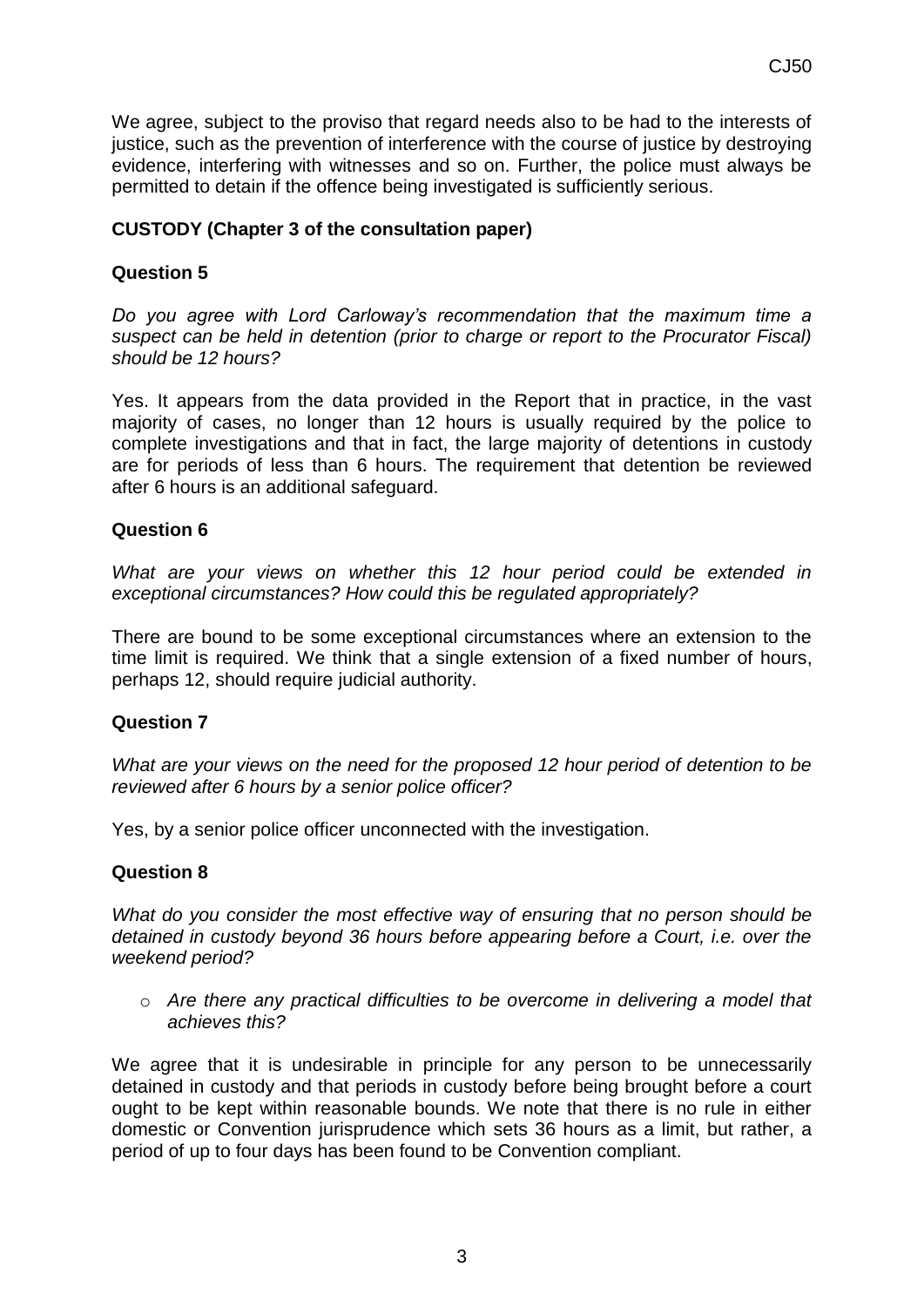It appears to us that at present, current arrangements for court sittings (which include Saturday sittings where a holiday succeeds a weekend) taken together with extensive powers available to the police to release suspects on an undertaking are also Convention compliant.

Increased powers of the police and Crown (proposed at para 5.3.18) would permit a much greater number of releases on bail and undertaking before the first court hearing which would be an improvement. Further improvement would result from increased and earlier Crown involvement with liberation decisions concerning those in custody who have not yet appeared in court. Greater consistency in the application of pre-Court liberation policies and closer liaison between the prosecution authorities and the police on such matters, would be desirable in itself. The result should be that the police, with the involvement of the Crown, should only keep in custody over a weekend those where there is no realistic alternative at that time, or where it can reasonably be thought that a court would refuse bail when the case first calls in court.

We believe that the establishment of regular Saturday Courts, whether on a regional basis or not, would impose an unacceptable degree of extra strain and excessive extra costs on an already overburdened criminal justice system which is already suffering major reductions in expenditure and would be quite unnecessary, especially if increased liberation powers are exercised by the Crown and police prior to court appearance.

o *Bearing in mind the desire for suspects to be held for as short a period as possible, current ECHR case law which indicates a limit of 4 days and affordability issues do you consider there to be an alternative time period to the 36 hour recommendation before suspects appear before a Court?*

We have nothing further to add.

# **Question 9**

*What are your views on the police having the ability to hold an accused for court and report a case to the procurator fiscal without first charging the suspect?* 

If we understand the proposal correctly, this would mean that the police would be entitled to arrest a person on suspicion of an offence, detain him for investigation and questioning, decide that they are unsure whether to charge him and advise the suspect that he will be reported to the procurator fiscal, but then continue to detain him until the next lawful court day, bring him before the court and the procurator fiscal could then oppose a bail application. We consider that as wrong in principle. If a person is to be detained for an extended period, whether by the police or the court, that should be on the basis of an explicit charge, rather than mere suspicion and the awaiting of a decision of the procurator fiscal.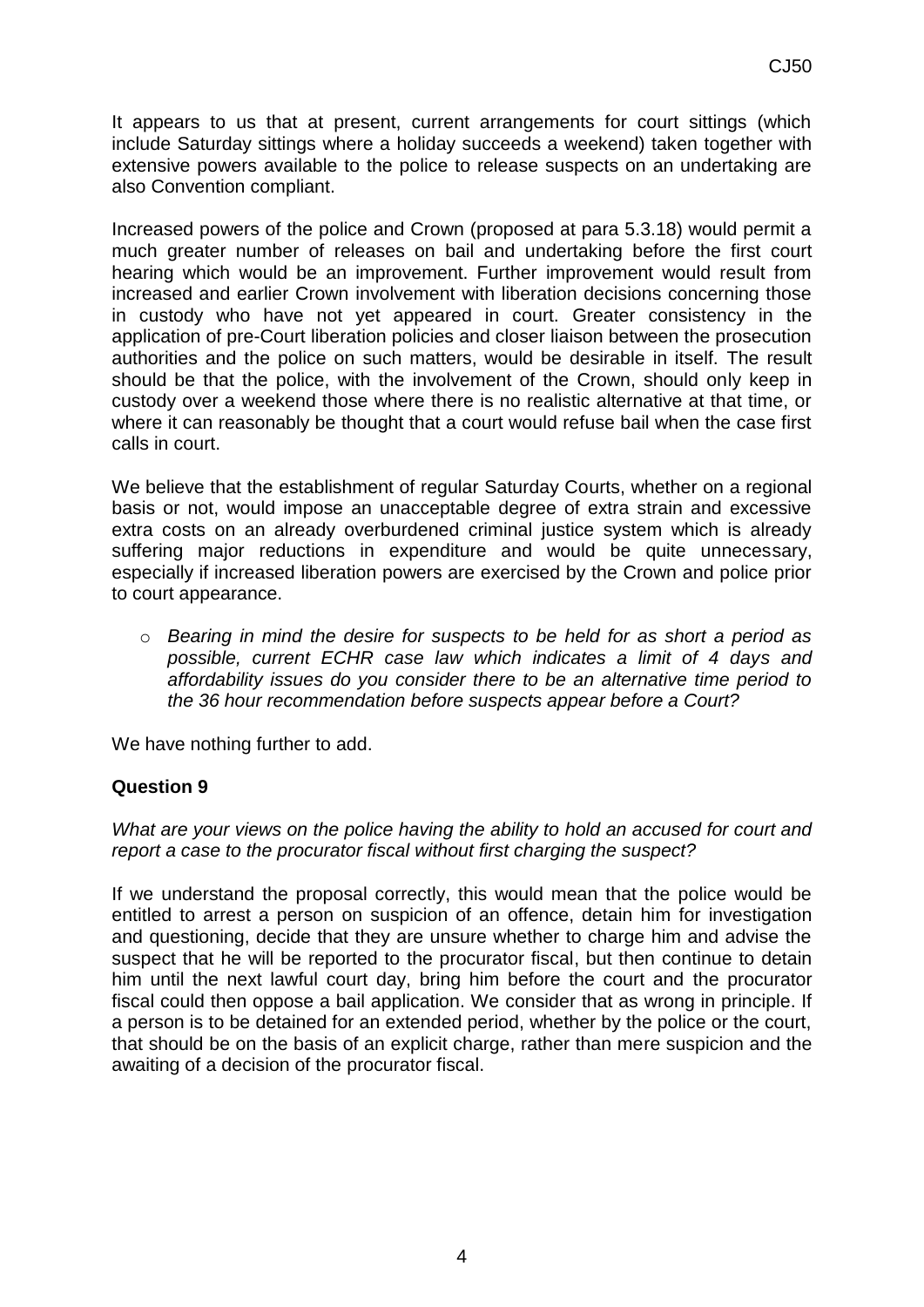# **LIBERATION FROM POLICE CUSTODY (Chapter 4 of the consultation paper)**

## **Question 10**

*Do you agree with Lord Carloway's recommendations that the police should be able to liberate a suspect from custody on conditions, referred to as investigative liberation?* 

Yes.

*What are the practical issues with this and what comments do you have about conditions and safeguards?*

We see the potential value, in some cases, of investigative liberation if, and only if, that is an alternative to prolonged detention. The principal safeguards would be a strict limit on the time of such liberation and the right of the suspect to challenge that decision by application to a court. This is a sensible way to deal with volume in appropriate cases. It mirrors the English position. It is imperative that the suspect understands the procedure for being called back for questioning.

## **Question 11**

*Lord Carloway suggests that a limit of 28 days be set on the period that the police can liberate a suspect on investigative liberation. Do you think that 28 days is sufficient in all cases? Please explain.*

We note that there seems to be no explanation or justification for this period in the Report. We would prefer a clearer explanation of why this figure is proposed. Nonetheless, it does not seem an unreasonable period of time for this purpose as a starting point. It seems to us however that there could be many types of cases where this period would be too short: in cybercrime cases where computer forensics may well take longer. The period should be renewable on good cause shown on application to the Court.

#### **Question 12**

*Are there practical issues with the police advising the suspect of a time and place for a return to the police station, at the point investigative bail is granted?* 

We have no comment.

# **LEGAL ADVICE (Chapter 5 of the consultation paper)**

#### **Question 13**

*What are your views on the recommendation for access to a lawyer to begin as soon as practicable after the detention of the arrested suspect, regardless of questioning?* 

o *What do you see as the purpose of access to a lawyer when questioning is not anticipated?*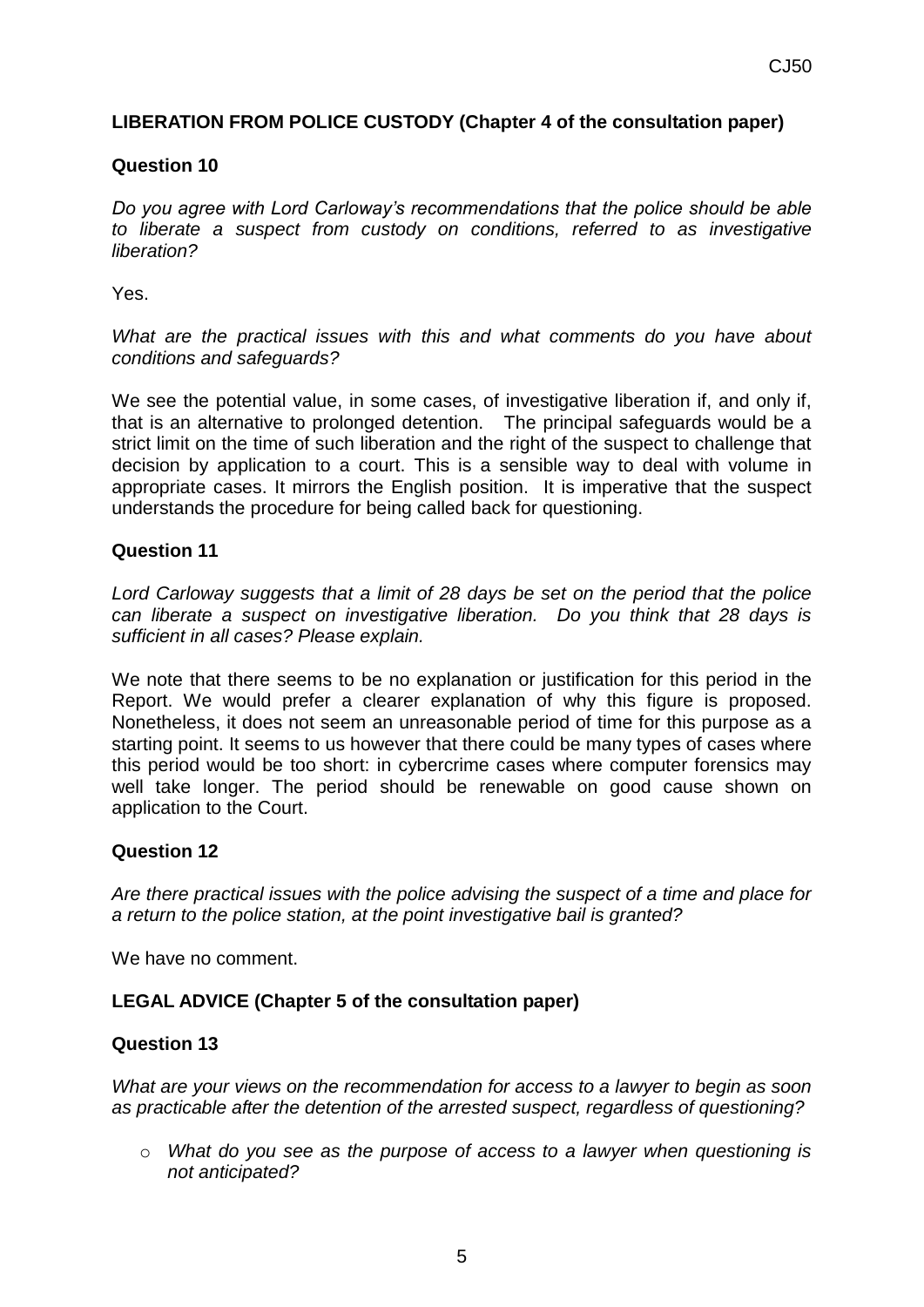As a deterrent to abuse of power by the police. To provide the suspect with information about his/her rights: see *Dayanan v Turkey* 2009. To enable a suspect positively to assist his defence, when matters are still fresh.

o *What do you consider to be the best way of providing legal advice for suspects as soon as practicable after detention, whilst ensuring it is effective, practical and affordable?*

By telephone or video-call to a lawyer: either a solicitor identified by the suspect, if available, or to a duty solicitor.

## **Question 14**

*Do you foresee any difficulties with the recommendation that the standard caution prior to the interviewing of suspects outwith a police station includes information that they have a right to access a solicitor if they wish? If so, please explain what these are.*

No.

#### **Question 15**

Lord Carloway recommends that it is for the accused to decide on the way legal advice is provided (by telephone, in person etc.) and whether their solicitor is present during a police interview. Do you agree with this approach? If not, please give reasons.

Yes.

o *Are there any additional considerations for the form of legal advice when questioning is not anticipated?*

In principle, we agree. However, the choice of method and identification of lawyer must be subject to practical considerations. For example, a suspect should not be permitted to insist on impracticable or impossible demands or deliberately to frustrate legitimate investigation of crime.

#### **Question 16**

*It is proposed that the right to waive access to legal advice, and the expression and recording of this, should be set out in legislation – do you agree? If not, please give reasons.*

Yes. We agree with the recommendations.

o *Lord Carloway also proposes that this right can only be waived once a person is fully informed of the right – what are your views on this?*

We agree with the recommendations.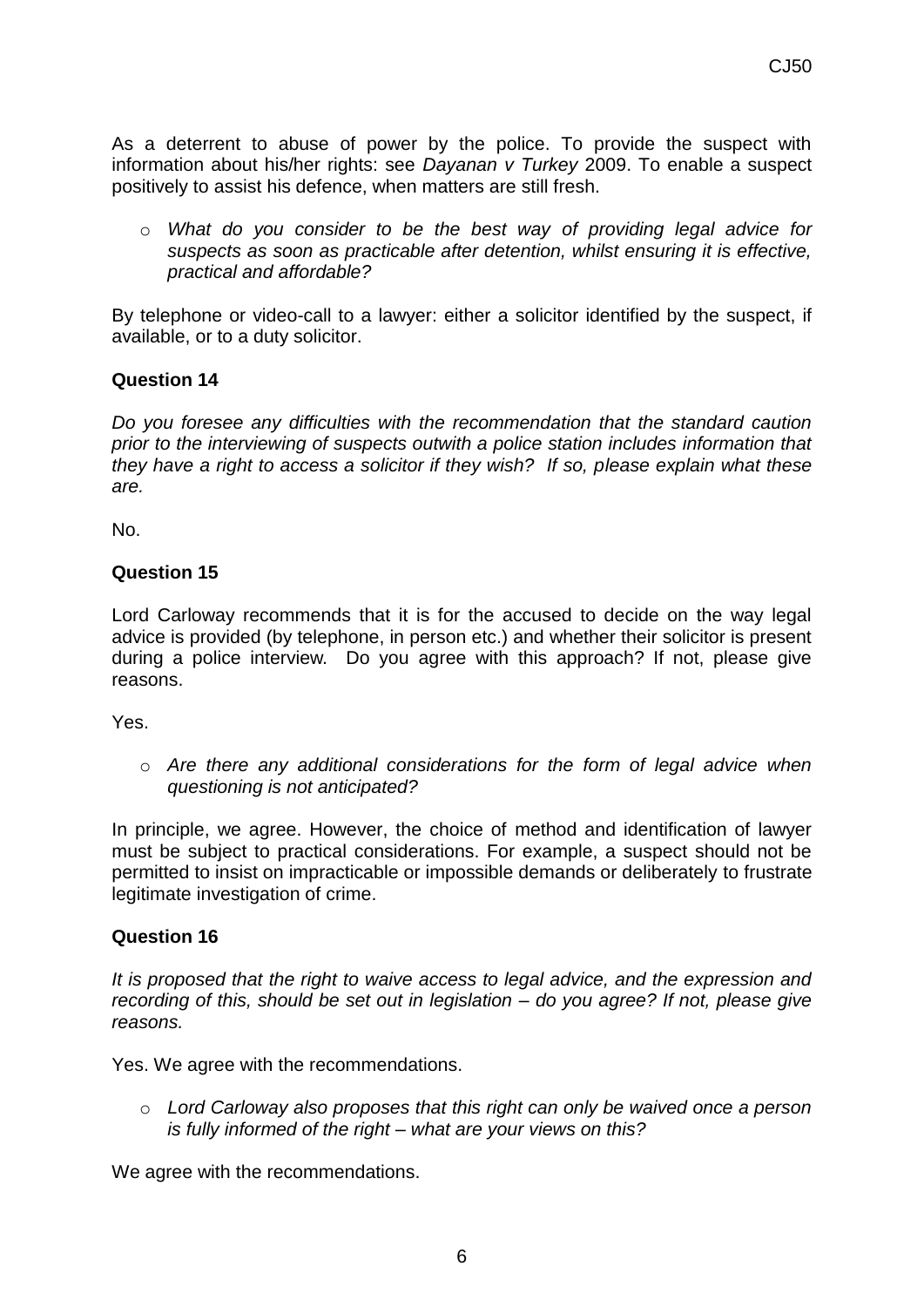## **Question 17**

*Do you agree with Lord Carloway's recommendation that the practice of only enrolled solicitors giving advice to suspects should continue? If you disagree, please set out an alternative approach.*

Yes.

*Please comment on the reason(s) for your answer.*

We agree with the recommendations for the reasons given in the Report.

# **QUESTIONING (Chapter 6 of the consultation paper)**

## **Question 18**

*Do you agree that the police should be allowed to question a suspect after charge (subject to the permission of the court and any conditions they apply), as outlined in the recommendations? Please explain.* 

The majority of the Association disagree with this proposal. After charge a person's status changes. See further our remarks at Answer 2. From that point the right to silence and the right against self-incrimination cannot be breached. The only way of ensuring this is for there to be no exception to the rule. Once charged, an evidential sufficiency should exist. Further questioning would bring no further benefit. The accused is free to make a voluntary statement post-charge.

If such questioning were allowed, we believe that there would be additional difficulties. An order from a sheriff would be required. Even with the use of email, it may be some time before it is possible for a sheriff to give attention to such an application. That would mean the accused remaining in custody during that time. The Report states that an application for questioning after charge would not be to extend the period of custody, but we rather suspect that will be the practical effect and that such applications would be likely to be accompanied with applications for extensions of the 12 hour custody period. Increased periods in custody runs counter to the principle in the report of custody being kept to a minimum. Further, we note that such an application would not be intimated to the accused. That seems wrong in principle as does the idea that, therefore, the accused would be unable to make representations to the sheriff.

However, a minority of the Association believe that in some circumstances, questioning after charge ought to be permitted in certain limited circumstances, such as where new evidence has emerged. In that case, the suspect will continue to have the right to legal assistance and has the usual Convention protections. It is unlikely that such a power would be often used, especially in summary cases which form the vast bulk of all criminal matters coming before the courts.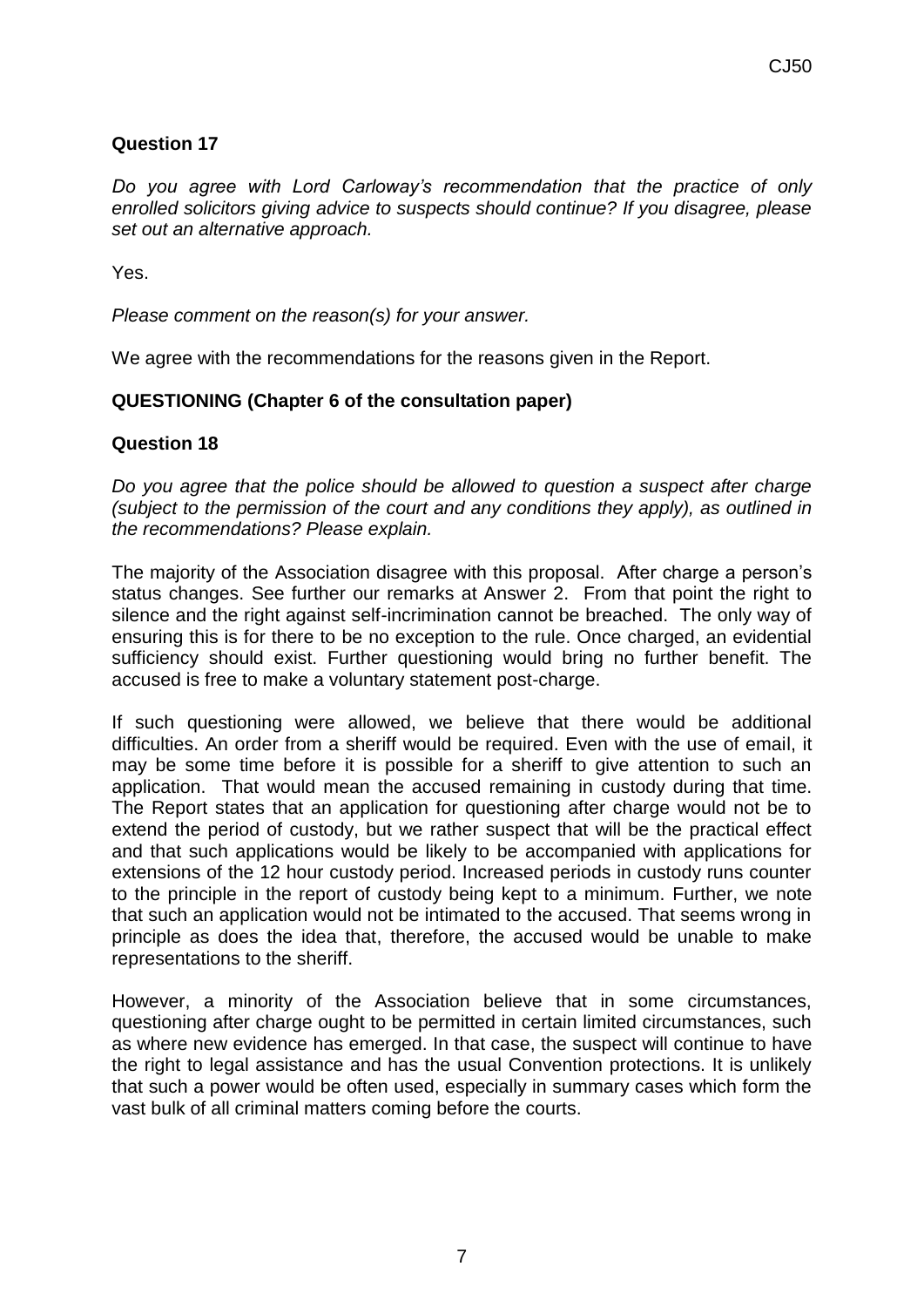# **Question 19**

*Do you agree that the procedure of Judicial Examination should be removed, whilst introducing provisions to allow the Crown to apply to the court to question a suspect after charge, as outlined in the recommendations? Please explain.*

Judicial Examination is now somewhat of an anachronism and is not often employed and should be abolished. Similarly anachronistic is the procedure whereby a person on petition may emit a declaration, which rarely if ever happens in practice. We agree that petition procedure should be modernised and that in solemn cases, the accused be brought before the sheriff on petition but not for "examination". However, we reiterate the concerns about police questioning after charge expressed above.

# **Question 20**

*Do you agree that the present common law rules of fairness concerning the admissibility of statements by suspects should be abolished in favour of the more general Article 6 test, as outlined in the recommendations? Please explain.*

Yes, for the reasons expressed in the Report. However, we do not believe that in practice there would be much difference regardless of which test is applied.

# **CHILD SUSPECTS (Chapter 7 of the consultation paper)**

#### **Question 21**

*Do you agree with Lord Carloway's recommendation that, for the purposes of arrest, detention and questioning, a child should be defined as anyone under the age of 18 years? Please explain why.*

Yes. In light of current international conventions, the age which should define a child should be 18, for these purposes only.

#### **Question 22**

*Do you agree that there should be a general statutory provision that, in taking any decision regarding the arrest, detention, interview and charging of a child, the best interests of the child shall be a primary consideration?* 

Yes.

o *How would such a provision work in practice?*

We agree, so long as it is understood that the best interests of the child are one of many primary considerations in this context and it is also understood that this primary consideration will not in all cases be the most important consideration. The need to protect others and the public interest in the apprehension, prosecution of suspects may often outweigh this consideration. The interests of justice should be paramount.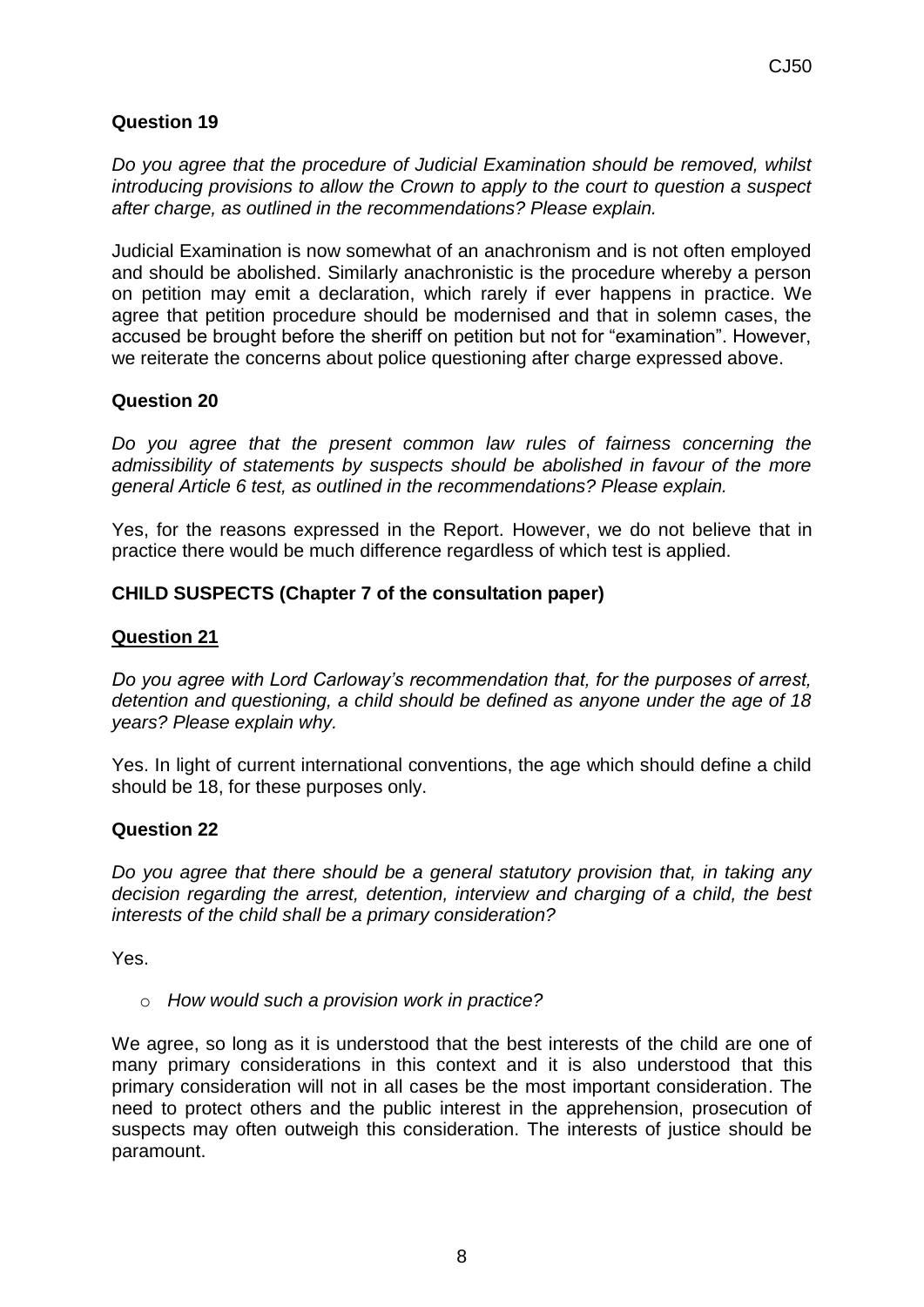# **Question 23**

*Do you agree with the terms of the Report that the general role of the parent, carer or responsible person should be to provide any moral support and parental care and guidance to the child and to promote the child's understanding of any communications between the child, the police and the solicitor?* 

Yes. We agree with the general role of the parent, carer or responsible person.

o *Should the responsibilities of a parent, carer or responsible person be provided for in statute or achieved through guidance and the possible provision of support or in some other way?* 

In the first instance we consider that it should be sufficient to provide for the responsibilities through guidance. Legislation should only be considered if guidance is unsuccessful.

#### **Question 24**

*Do you have comments on the recommendation for children aged 16 or 17 years to be able to waive their right of access to a lawyer only with the agreement of a parent, carer or responsible person?*

In order to avoid problems of admissibility at trial, the best solution is that there can be no waiver of the right of access to a lawyer where the suspect is under 18.

#### **Question 25**

*Do you have comments on the recommendation for children aged 16 or 17 years to be able to waive their right of access to a parent, carer or responsible person, but that in such cases they must be provided with access to a lawyer?* 

We suspect that there may be some 16 and 17 year olds, perhaps those most likely to come into contact with the criminal justice system, who have no competent parent or carer or responsible person. And there will be some who will refuse to have such a person with them. We agree that 16 and 17 year old children should be permitted to given fully informed consent to waiver of this right. However, as we say above, we consider that those under 18 should not be entitled to waive access to legal assistance regardless of whether they have a parent etc with them.

#### **Question 26**

*What are your views on the recommendation that children under 16 should not be able to waive their rights to legal advice?* 

We agree.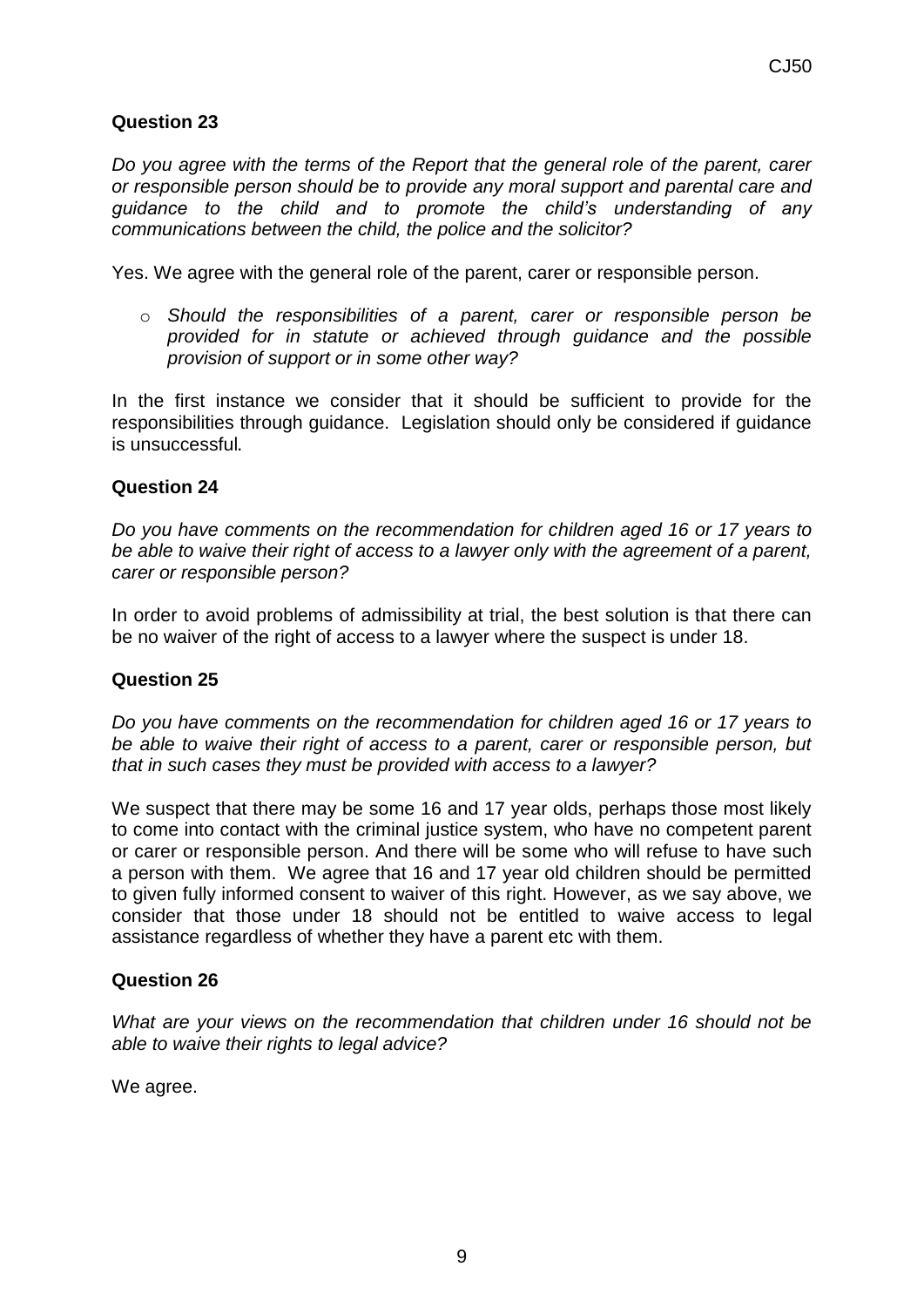# **VULNERABLE ADULT SUSPECTS (Chapter 8 of the consultation paper)**

## **Question 27**

*Do you agree with Lord Carloway's recommendation that there should be a statutory definition of a "vulnerable suspect"* 

Yes.

o *Do you agree with the definition proposed by Lord Carloway?*

Yes.

o *If not, what do you think the definition should be?*

We agree that there should be such a definition, especially since there exists already a definition of vulnerable in relation to witnesses. We agree that the definition of vulnerable in relation to a witness is cumbersome and should not simply be carried over to a definition of vulnerable suspect. We agree the definition should be more clearly expressed. We agree that it should include those suffering from a mental disorder. However, we consider also that that may be some suspects who are vulnerable through some aspect of their psychology or recent experience who may be vulnerable for a reason falling short of mental disorder or because of a physical condition. It might be wise to provide a catch all addition to the definition.

## **Question 28**

*Do you agree with Lord Carloway's recommendation that the role of an Appropriate Adult should be defined in statute?*

- o *Do you agree with the definition proposed by Lord Carloway?*
- o *If not, what do you think the definition should be?*

The issue here is similar to that raised at question 23. We think that a similar approach should be adopted for both. Therefore, in the first instance we consider that it should be sufficient to provide for the responsibilities through guidance. Legislation should only be considered if guidance is unsuccessful. There may be a role for mental health officers as appropriate adults.

#### **Question 29**

*Do you agree with Lord Carloway's recommendation that statute should provide that a vulnerable suspect must be provided with the services of an Appropriate Adult as soon as practicable after detention and prior to any questioning?*

Yes.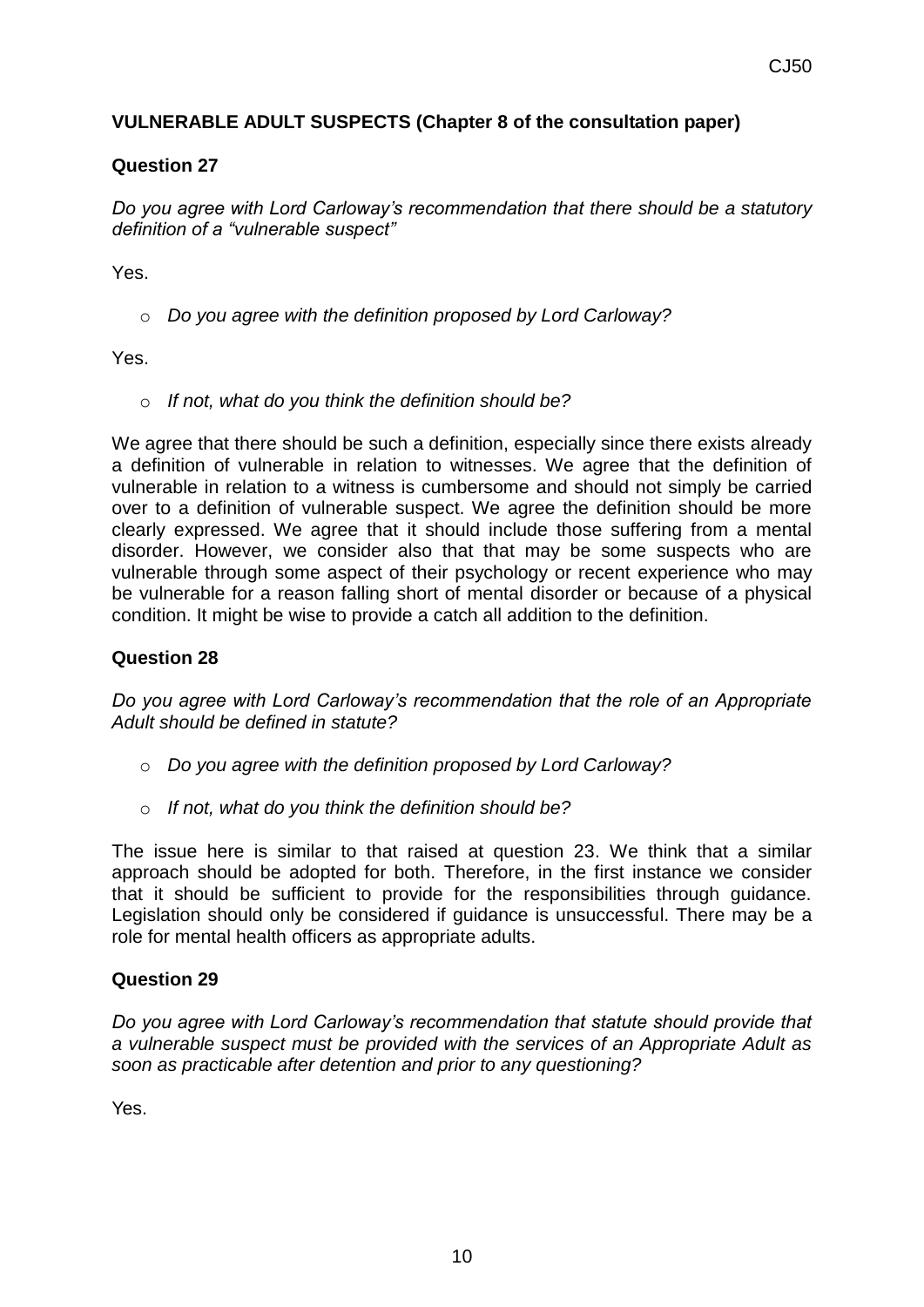o *If so, do you agree that the current role of an Appropriate Adult should be extended so that a vulnerable suspect can only waive their right of access to a lawyer if the appropriate adult also agrees to this?*

No. The vulnerable adult must be provided with the services of an appropriate adult. In order the avoid problems of admissibility at trial, the best solution is that there can no waiver of the right to access to a lawyer.

#### **Question 30**

*Do you agree with Lord Carloway's recommendation that statutory provision should be made to define the qualifications necessary to become an Appropriate Adult?*

Yes.

o *If so, what steps do you think are required to decide what these qualifications should be?*

We have no further comment.

#### **CORROBORATION (Chapter 9 of the consultation paper)**

#### **Question 31**

*Lord Carloway concludes that the requirement for corroboration has no place in a modern legal system and should be abolished. Setting aside any question about whether this would require other changes to be made, do you agree with that conclusion?*

There are concerns about this proposal. Some of the arguments in favour of retaining the rule are set out in the Report at paragraphs 7.2.36 to 7.2.40. It is unnecessary therefore to repeat them here. It is worth emphasising however, the difficulties that do exist in practice in deciding whether a witness is credible and reliable. Skilful liars and the honestly mistaken but apparently convincing witnesses are no strangers to the courts. Those difficulties will not be assisted by removing the corroboration requirement. While the corroboration requirement does not prevent wrongful convictions, it is likely to reduce the risk since the Court has support for its assessment of a single piece of evidence. Without corroboration, there is a risk of increased wrongful convictions. There would also be a risk of poorer investigation of crime by the police (especially in times of economic austerity), a risk that investigations are cut short (which might otherwise have revealed corroborating or exculpatory evidence) and a greater risk of accusations of improper conduct against police officers. It is undesirable that a person should be convicted on the word of a police officer or other witness alone. There would be a substantial increase in prosecutions and a greater number of defended cases going to trial since an accused may often think that if there is just one witness, his chances of acquittal are fair. More attacks will be made on the character of witnesses. The end result may well be more prosecutions but without a corresponding increase in convictions or perhaps even a fall in successful prosecutions. There would be a serious and substantial extra burden placed on the whole criminal justice system. The Courts and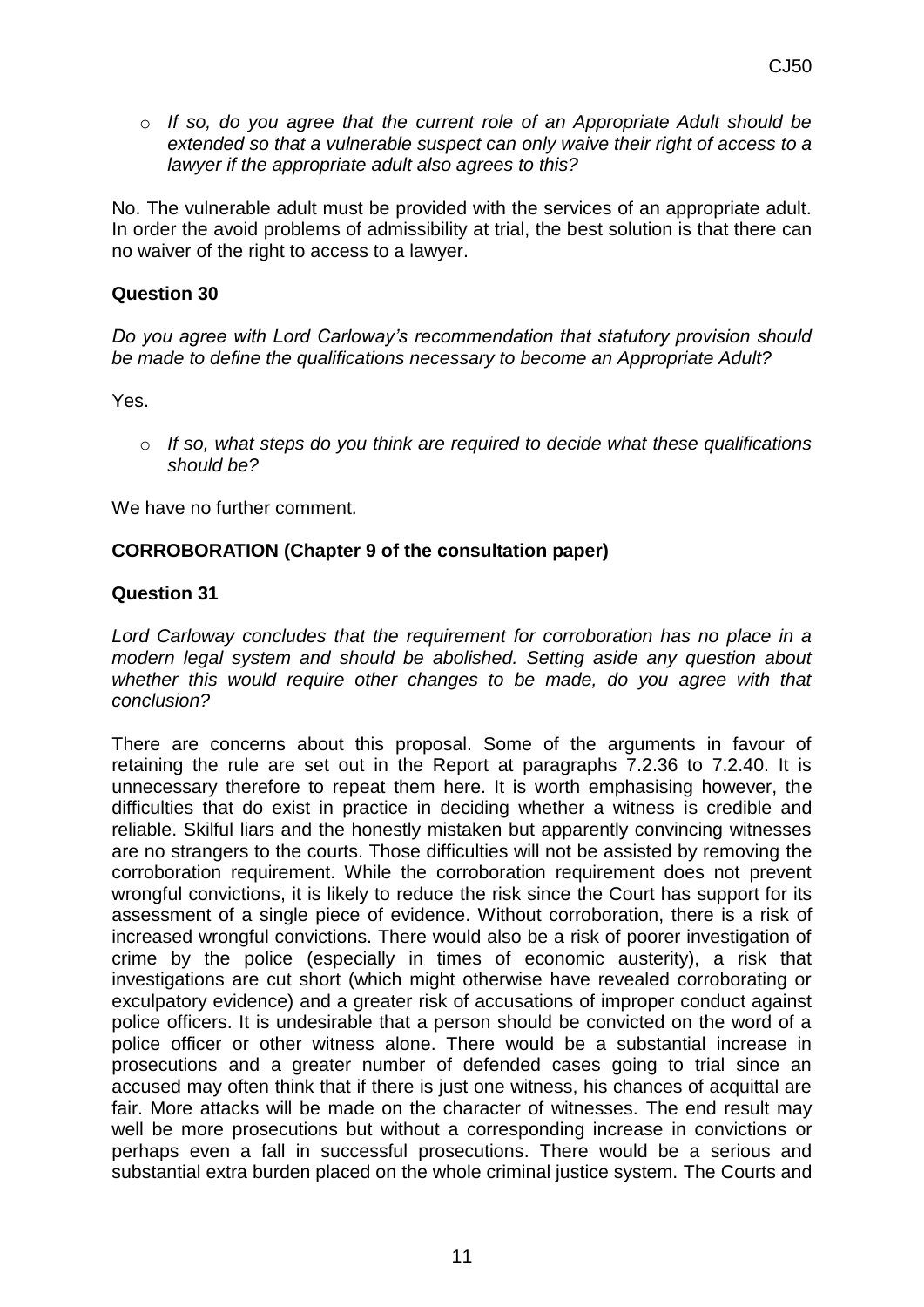other parts of the criminal justice system are already suffering considerable strains which are very likely to increase in any event. This is not the time to precipitate further stresses. The rule is a tool, well used by all in the criminal justice system. If that tool is removed, it is unclear what will replace it.

However, there are arguments in favour of abolition of the corroboration requirement which are well summarised at paragraphs 7.2.41 to 7.2.50 of the Report. It is unnecessary therefore to repeat them here. It is worth emphasising that it is undoubtedly true that there are many crimes which are not prosecuted because of the rule, despite the existence of one clear and convincing source of evidence and justice is therefore not done because of the rule. That may be especially true of some types of cases involving women and children, but it is also true of other common types of cases, such as assault and theft. It is also worth noting, as the Report clearly states, that the existence of the rule has led to a considerable amount of elaborate legal theories and intricate exceptions and qualifications to the rule so that there are many cases where it may be quite unclear how to apply the rule and judges may disagree among themselves as to its application. Further, it is worth noting how far out of line this rule of evidence is when compared with other legal systems. No other Western legal system has a quantitative standard of evidence: the argument is that Scotland should be moving to a qualitative model.

That all said, the corroboration requirement is an ancient part of Scottish evidential law. It is, as the Report correctly says, a rule with deep roots in all parts of the criminal justice system. Its abolition has only very recently been mooted. With great respect to the author of the Report and those who contributed to it, we do not believe that this Report is a sufficient basis on which a conclusion as to retention or abolition of the rule should be reached. We believe that before such a decision is reached, much more study, research and analysis needs to be undertaken on the question, the consequent effects of abolition on the rest of the criminal justice system and what other changes might be required as a consequence of abolition. We therefore recommend that whatever is done with regard to the rest of the recommendations of this report, determination of this question be deferred until that further work is done and further public debate takes place.

# **Question 32**

*If the requirement for corroboration is removed, do you think additional changes should be made to the criminal justice system?*

Yes.

- o *If you think additional changes should be made, what specific changes would you suggest and why? For example, if altering the size of jury majority required or verdicts what would a new system require or include?*
- o *What evidence do you have to support your position?*

We believe that abolition of the corroboration rule would almost certainly entail changes to many other aspects of the criminal justice system. As we note above, we believe that much more analysis on this question needs to be done before a clearer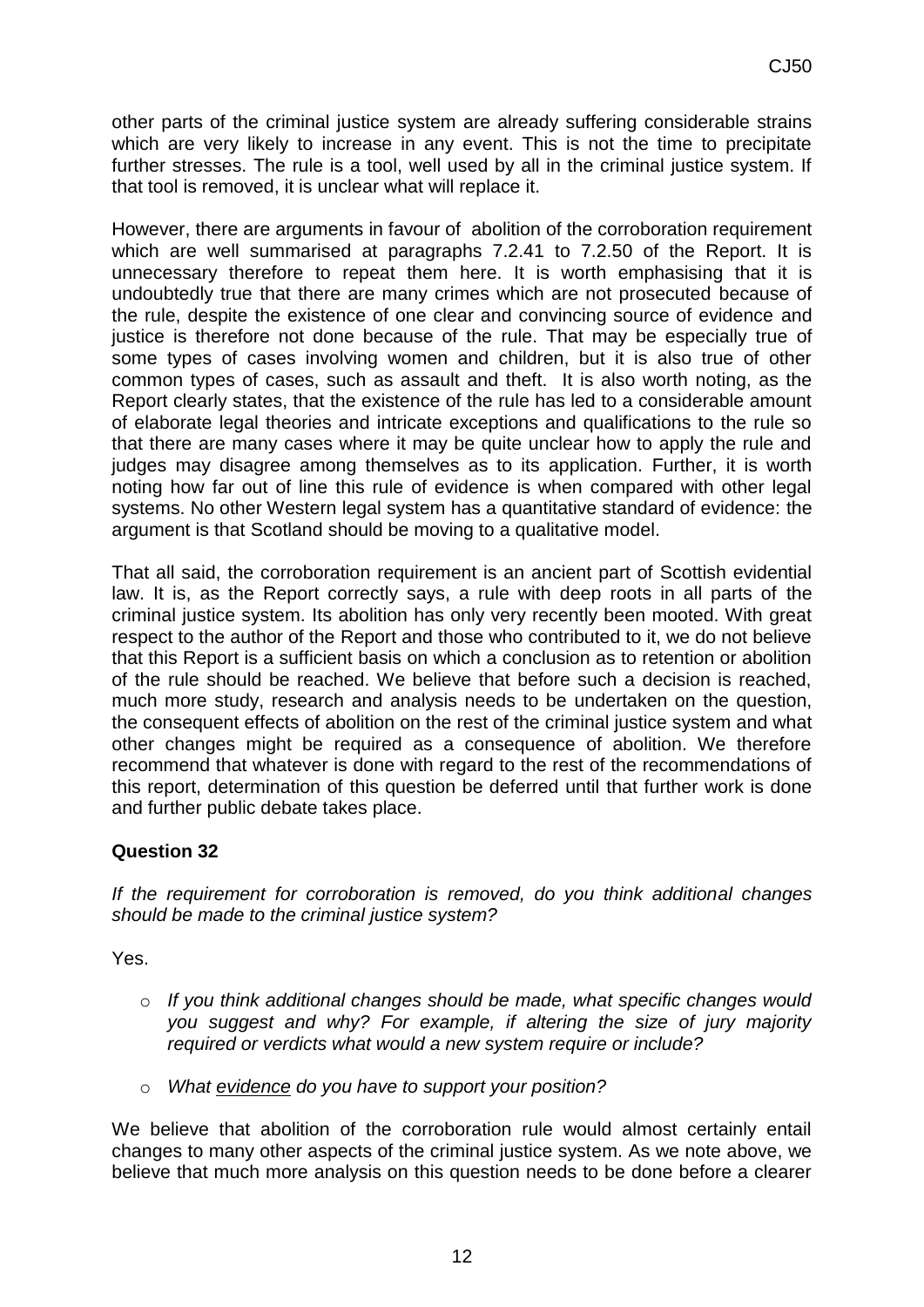answer could be given. However, we believe that the following changes might well be necessary.

- Introduction of the qualitative test of evidence at trial before verdict.
- Warnings to juries about conviction on uncorroborated evidence
- Increase in size of the majority needed for a quilty verdict

Consideration of safeguards as to admissibility of evidence

#### **OTHER CRIMINAL EVIDENCE ISSUES (Chapter 10 of the consultation paper)**

#### **Question 33**

*Do you agree that the test for sufficiency of evidence at trial and on appeal should remain as it is now? If not what do you believe should change?*

*If* the corroboration rule were abolished, there would need to be changes. There would need to be a qualitative test for sufficiency of evidence. The test in a jury trial would, therefore, have to be along the lines of "whether, assessing the evidence as a whole, the Crown case, taken at its highest, is such that a jury properly directed could not properly convict". The judge would need to have the power to remove the case from the jury where the evidence does not reach the required standard.

In a summary trial, as the judge sits alone, the test would have to be "whether, assessing the evidence as a whole, the Crown case, taken at its highest, would entitle a reasonable sheriff [*or* stipendiary magistrate *or* justice of the peace] to convict".

#### **Question 34**

*Do you agree the rules distinguishing treatment of incriminatory, exculpatory and mixed statements should simplified allowing the courts to assess them more freely? If you do not agree, should any other change be made regarding these statements?*

Yes. We agree with the analysis in the Report and its conclusion that the rules of admissibility as regards such statements are now far too complex and unlikely to be fully understood by juries however carefully framed the directions given to them are. We agree that all statements given to police and other public officials during the course of investigation should be generally admissible at trial, at the instance of any party, whether as proof of fact or otherwise. That must be subject to the right of any party, and the judge, to make comment on them as regards the circumstances in which the statements were made, their content and what inferences could legitimately be drawn from the statement.

#### **Question 35**

*Currently no adverse inference can be taken from an accused person failing to answer police questions. Do you agree that this should not change?*

Yes. This is entirely consistent with the right to silence and the presumption of innocence enjoyed by the accused.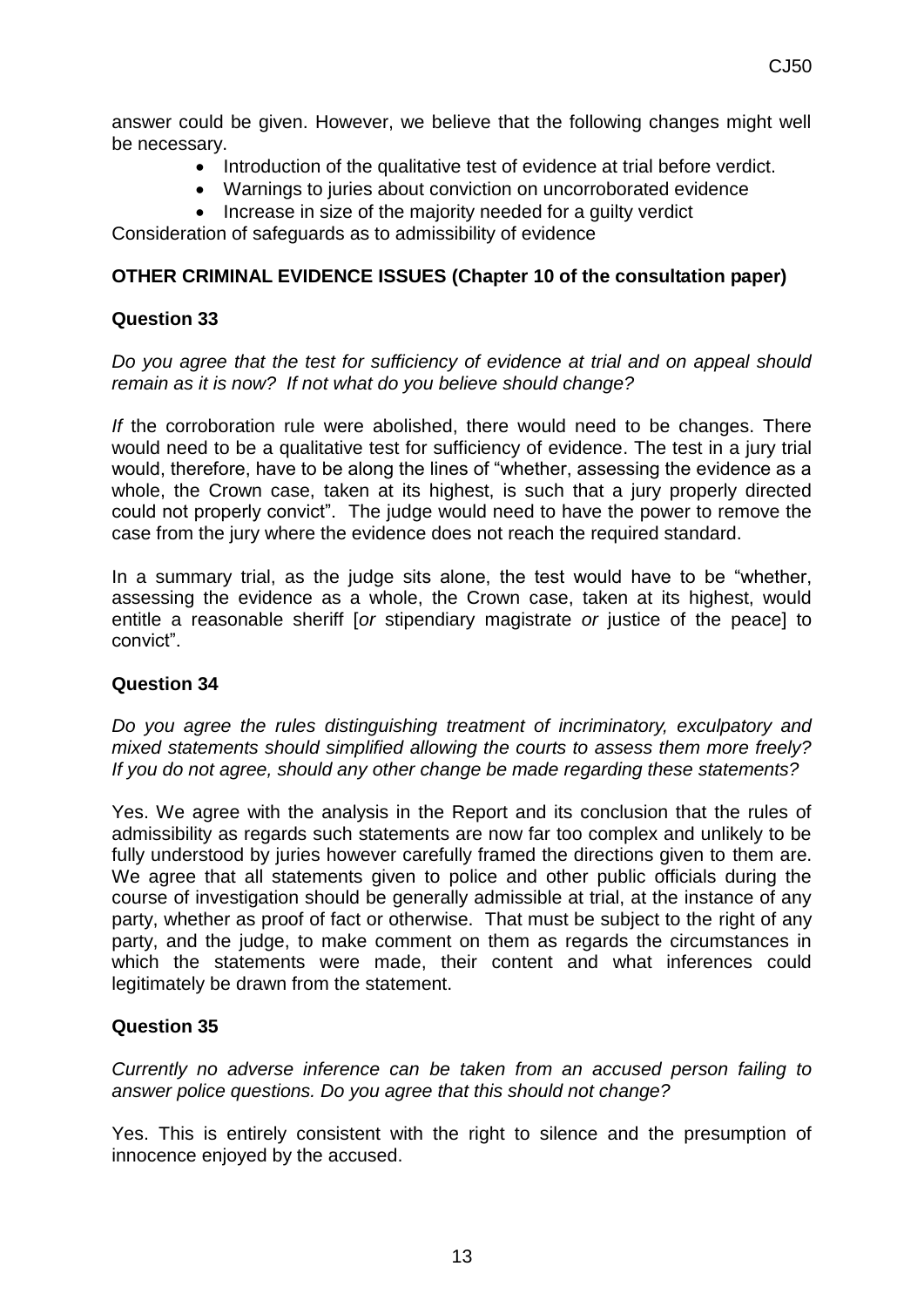# **APPEAL PROCEDURES (Chapter 11 of the consultation paper)**

## **Question 36**

*Do you agree that time limits in appeal cases should be enforced? What sanctions do you consider might be appropriate?*

Yes. Time limits in appeals should be enforced. The sanctions should be as noted in the recommendations of the Report. They include denial of the appeal.

# **Question 37**

*Do the amendments Lord Carloway recommends to sections 74 and 174 of the 1995 Act, together with the retention of the nobile officium, cover all situations in which Bills of Advocation and Suspension might reasonably be used? If not, what other situations can you envisage?*

Yes. We agree in principle that the present modes of appeal ought to be modernised and simplified. We agree in principle that the appeal route via Bills of Advocation and Suspension ought to be abolished providing that the revised modes of appeal permit the bringing under review the same types of decisions as are presently challenged using such appeal routes. We are not aware of any types of decisions where the proposed amended right of appeal, taken together with the petition to the *nobile officium* would not provide an effective remedy. We agree that such petitions should be used only for exceptional cases and that provision should be made to prevent such petitions being employed as a means of avoiding the statutory appeal procedure or the consequences of having failed to use the statutory appeal procedure.

#### **Question 38**

*Do you have any comments on Lord Carloway's other recommendations for appeals?*

We do not consider that the Crown should have a right of appeal under section 74 or 174 of the 1995 Act without leave but the convicted person requires leave. In the interests of fairness, both should be subject to the same law.

# **FINALITY AND CERTAINTY (Chapter 12 of the consultation paper)**

#### **Question 39**

*Do you agree that section 194C(2) of the 1995 Act should be retained and that there should be no further statutory listing of the criteria included in the "interests of justice" test for SCCRC references?*

Yes. The need for finality and certainty is an important consideration which ought to be taken into account by the SCCRC and it is worth enshrining that consideration in statute for the avoidance of doubt. We agree also that the SCCRC ought to be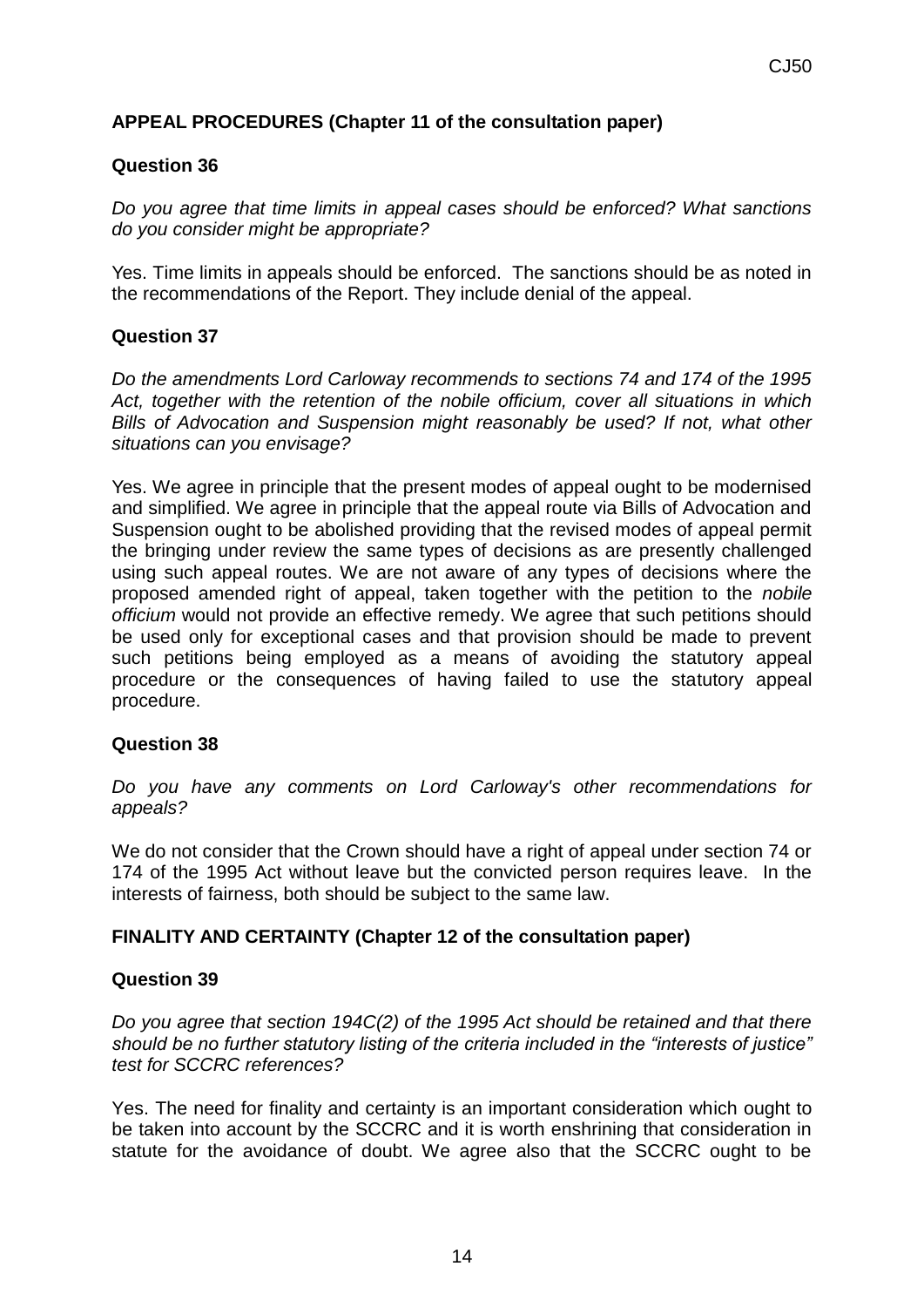permitted to take into account whatever other considerations it considers amount to the interests of justice and enumerating them would not be helpful.

#### **Question 40**

*What are your views on Lord Carloway's recommendation that section 194DA of the 1995 Act should be repealed?* 

We agree. It is wrong in principle that the very body whose decisions are being challenged can veto that challenge. The evidence is that the SCCRC performs an important role responsibly and we believe that its independence ought to be preserved. The evidence of its decisions on the *Cadder* cases referred to the SCCRC tends to show that there is no need for the restriction introduced by section 194DA. We think that consideration could be given to providing the SCCRC with a right of appeal against decisions of the Court.

#### **Question 41**

*Do you agree with the recommendations that, when considering appeals following upon references from the SCCRC, the test for allowing an appeal should be:* 

- *(a) there has been a miscarriage of justice; and*
- *(b) it is in the interests of justice that the appeal be allowed.*
- o *If not, what do you think the criteria should be?*

Yes. Although we agree with this recommendation, we do see the strength of the argument that the only test ought to be miscarriage of justice.

## **REFORM OF SHERIFF AND JURY PROCEDURE** - **CONSULTATION QUESTIONNAIRE**

#### **Statements to Accused**

#### **Question 1**

*a) Do you agree in principle with the proposals for statements to an accused?*

- *b) If not please give reasons*
- *c) What will be the potential benefit to the system?*
- *d) What potential problems could arise?*

1(a) No.

(b) We consider the problems as set out in our Answer to Question 1(d) are such as to render the proposal potentially unworkable in practice and ill advised.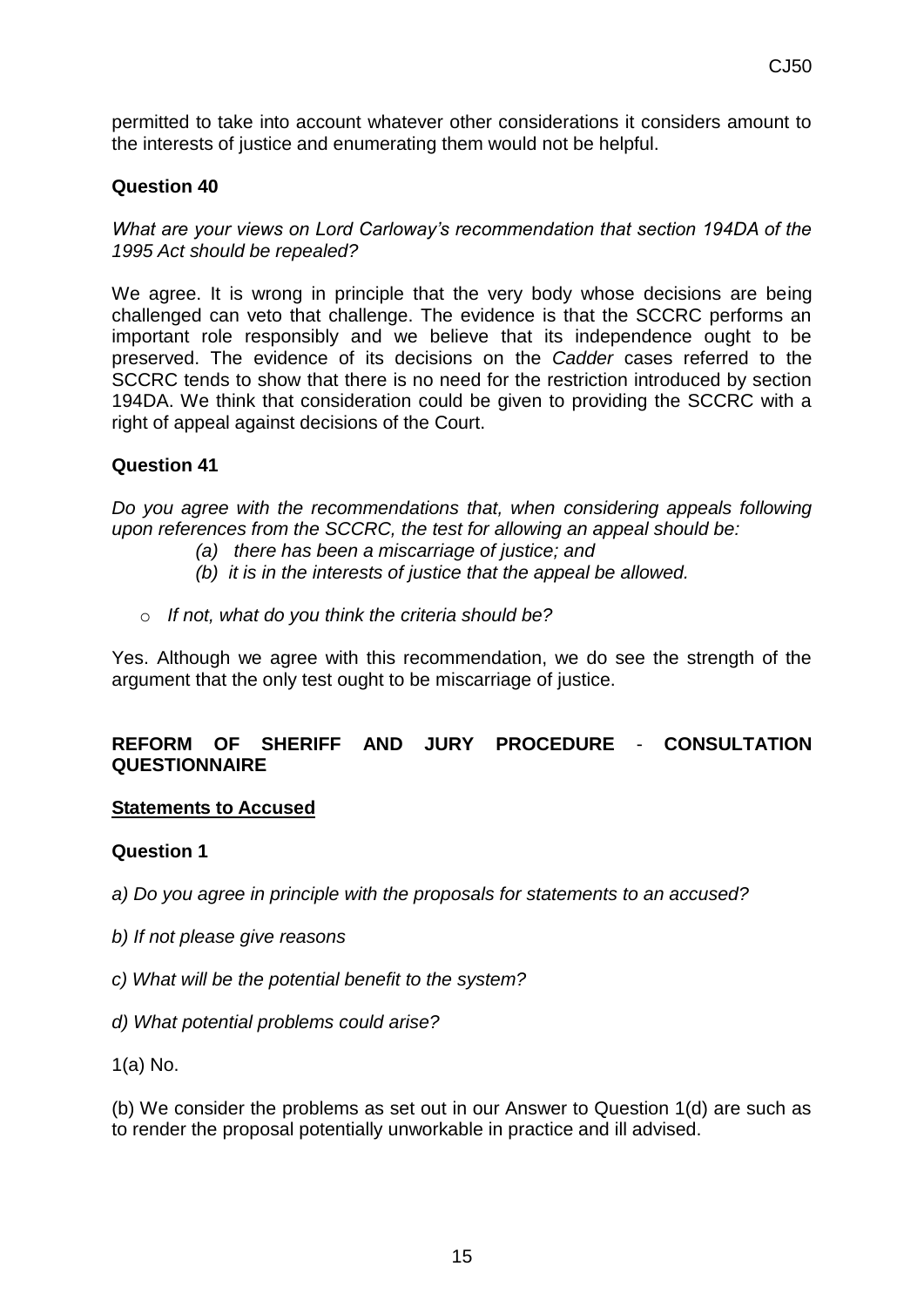(c) We have, in any event, doubts as to whether there will be any noticeable benefit to the system. Agents should be telling their clients this anyway. The Case Law regarding discount makes it very clear that the discount clock starts ticking from the first appearance.

(d) The Consultation Paper states" it is not intended that these reforms should usurp the basic principle that the accused is entitled to require the Crown to prove their case." Lord Carloway in his review endorses the right to silence.

It may be argued that the terms of the statement reflect what a solicitor should be advising his/her client in any event. Does the statement therefore encroach on that relationship?

The proposed wording is "full engagement with their solicitor". What does "engagement" mean? It is unclear how the Sheriff will subsequently ascertain whether or not there has been such engagement without encroaching upon the solicitor/client relationship? What is the Sheriff to do if the solicitor submits that all his dealings with his/her client are confidential and privileged.

If through oversight the statement is not made by the Sheriff what happens? We pose this question as it is unclear whether or not "the discount of sentence" will be in some way affected.

There is no sanction proposed in the event of lack of "engagement" on the part of the accused. Is it to be inferred that failure to "engage" will be a factor the Sheriff is permitted to take into account when determining the level of discount of sentence to be afforded?

There is a further potential problem. It could be argued that the statement, particularly in referring to discount, is an attempt to influence an accused to plead guilty. In other words, full engagement should properly result in a plea of guilty. That assumption may not be well founded. Aside from anything else, whether an accused should be pleading to a charge depends on the strength of the prosecution case. Initial disclosure may not reveal a strong Crown case thus it would be perfectly proper and indeed appropriate advice to maintain a plea of not guilty. It will not matter in those circumstances whether there is engagement or not. It is all very well to say that an accused knows whether the offence was committed, the majority of accused persons do not however plead to charges until there is no realistic alternative option.

(e) We consider an amendment to section 196 will be required.

#### **The Compulsory Business Meeting (CBM)**

#### **Question 2**

*a) Do you agree in principle to the proposal of a new compulsory business meeting procedure?*

*b) If not, please outline your reason(s)*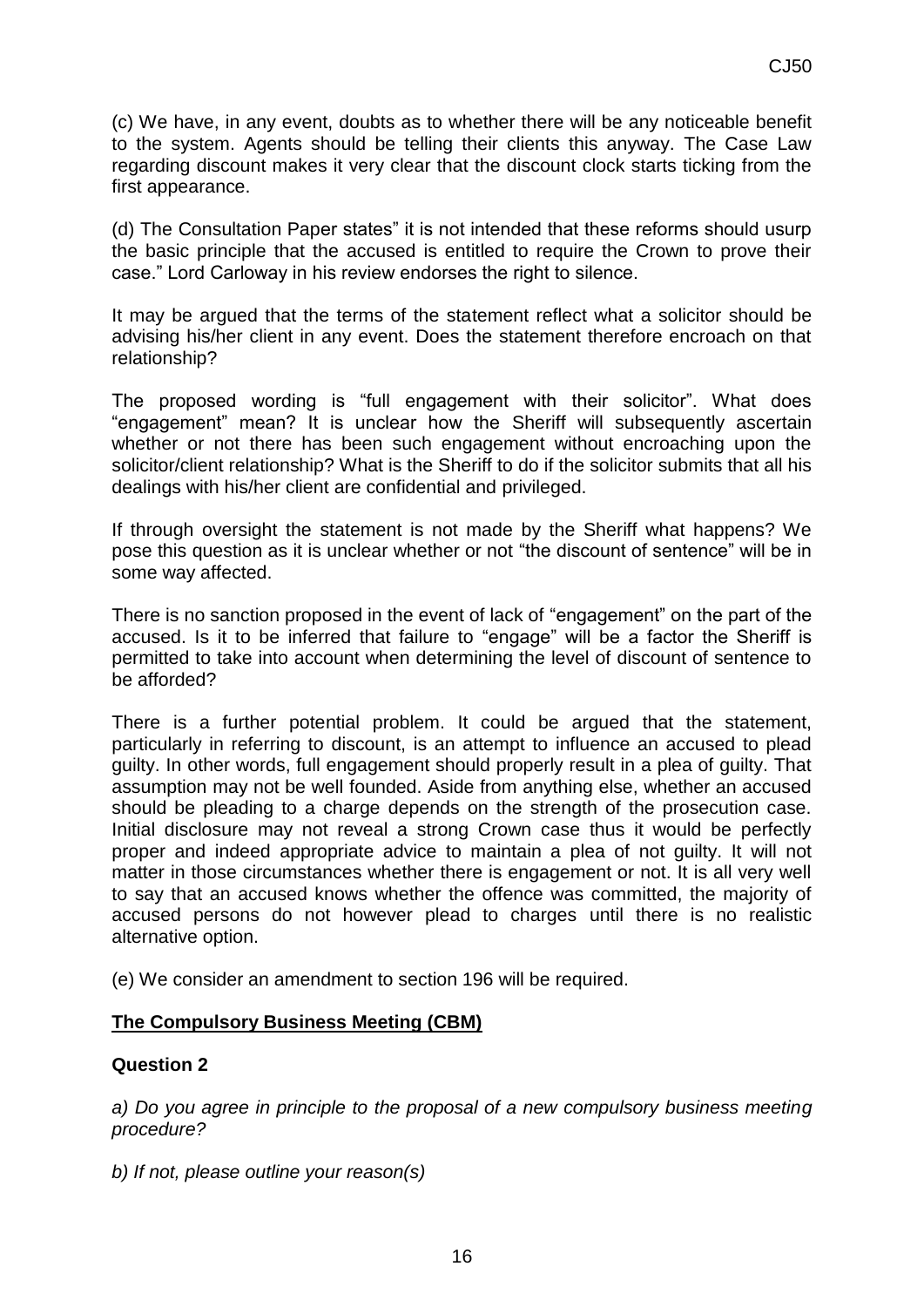*c) What would be the potential benefits to the system?*

*d) What potential problems may arise?*

2(a) Yes, although we have reservations about the proposed timescale.

2(c) It may result in earlier resolution of matters and also reduce the number of adjournments.

2(d) It is dependent upon the accused giving appropriate instructions to his solicitor.

Our concerns over the timescale centre upon the existing failure, under the present procedure, of COPFS to make timeous disclosure of evidential material to the Defence necessitating adjournments. Leaving aside what may be set out in the Rules as opposed to primary Legislation, any continuation or repetition of such failings by COPFS, whether due to lack of resources or otherwise, will simply frustrate the purpose of the CBM and result in an additional layer of procedure being prescribed for no real benefit.

# **Question 3**

*a) Do you agree in principle that the CBM take place before service of the indictment?*

*b) If not, please outline your reason(s)*

*c) What would be the potential benefits to the system?*

*d) What potential problems may arise?*

3(a) Yes. If it does not take place prior to service, then there is no real change in the present system.

3(c) and 3(d) as in 2 above.

#### **Question 4**

*a) Should sanctions be available if parties fail to comply with a requirement to hold a CBM?*

*b) If so, what should these be?*

4(a) Yes. Without some form of sanction the CBM may amount to nothing more than another ineffectual and rather meaningless part of the Procedure. Defence Statements, without any sanction for failure to comply, are a case in point.

4(b) While it may be thought failure on the part of the accused should be a factor the Sheriff is entitled to take into account when considering discount on sentence, the majority view of the Association would be against this being provided for. The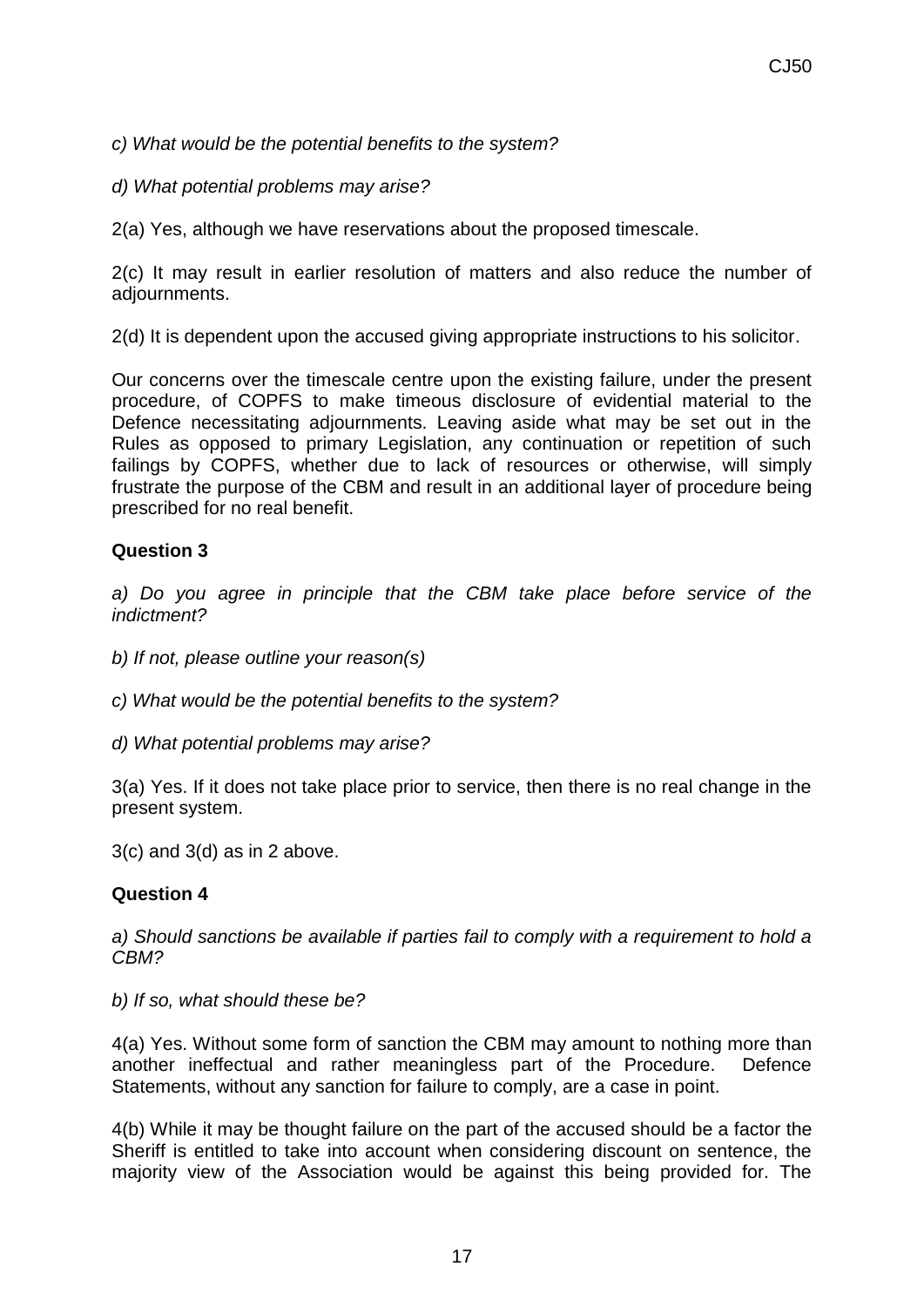potential for "conflict" between Agent and accused, resulting in Agents withdrawing from acting, is obvious. It is unclear how such a "reduced" discount would be calculated, nor what is to occur if it is the Crown who has failed to comply.

Further amendment to Section 196 would in our view be required.

## **The Written Record of the CBM**

#### **Question 5**

- *a) Do you agree in principle to the proposal for a written record of the CBM?*
- *b) What would be the potential benefits to the system?*
- *c) What potential problems may arise?*

5(a) Yes.

5(b) It would provide information to the presiding sheriff at the First diet as to what had been discussed/agreed at the CBM and may mean that more is achieved at the First diet.

5(c) As it is a written record Defence representatives may be reluctant to commit themselves. Questions of what authority did representatives have at such a meeting may arise. Accused can change their minds. What will the status of such a record be? For example, would the record contain any information regarding negotiation of pleas? If it did and the accused subsequently did not plead to these offences, could the record be put to him in cross examination at a trial?

A fuller Minute of what takes place at the First diet is likely to be required. Although it is preferable that the same sheriff presides at the First diet, any continuation thereof and any subsequent Trial, this can cause programming issues in larger courts and is not always achieved.

#### **Question 6**

- *a) Do you agree with the proposal that the duty to lodge the written record of the CBM with the court be placed with the Crown?*
- *b) If not please provide alternative proposals with reasons.*
- *c) Is the time-scale for lodging with court appropriate?*
- *d) If not please provide alternative time-scale proposals with reasons.*
- 6(a) and 6(c) Yes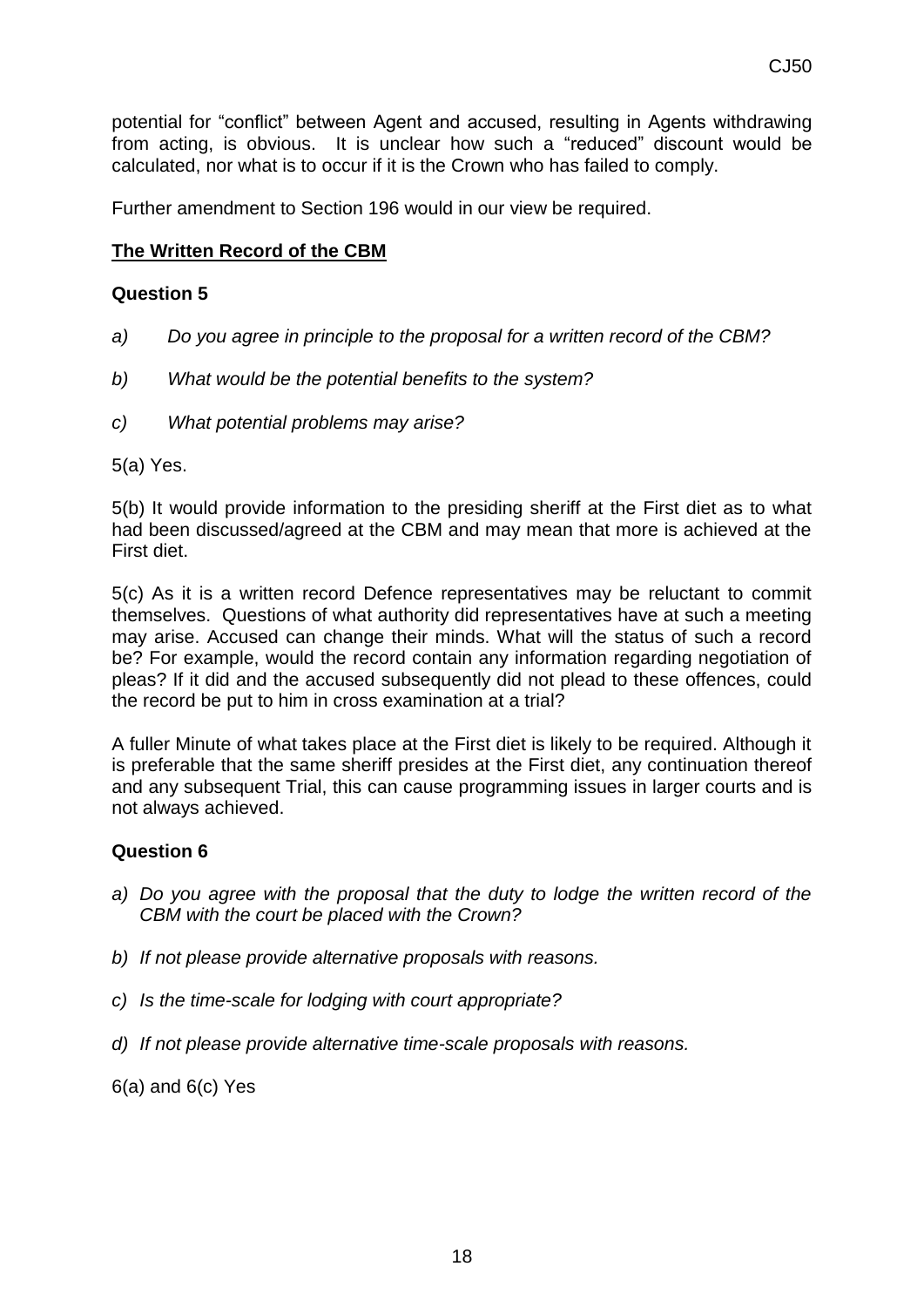# **Service of Indictments and First Diets**

## **Question 7**

- *a) Do you agree in principle that cases should be indicted to a first diet only as outlined in the proposals?*
- *b) Do you agree with the proposal to amend the time scale in section 66 (6) of the 1995 Act to facilitate the proposed new procedure?*
- *c) Do you have any comments on the proposals for amendment of section 71 with regards to parties' responsibilities?*
- 7(a) and 7(b) Yes.

7(c) No. We are unable to assess the full impact of the proposed amendments to primary Legislation at this stage. The form and content of the written record of the CBM is to be prescribed by Act of Adjournal. We reserve the right to comment upon it in due course.

## **Time Limits**

#### **Question 8**

- *a) Do you agree in principle that the current time bar (section 65 (4)(b) of the 1995 Act) requires to be amended to facilitate the proposed new procedures?*
- *b) Do you agree the 110 day period (section 65 (4)(b) of the 1995 Act) should be amended to 140 days as outlined in the proposals?*

8(a) and 8(b)

There is no real justification put forward for the proposed increase. The only point in favour of increasing the period from 110 to 140 days is that it would be administratively convenient for the Crown for there to be the same period in Sheriff Court solemn procedure as in High court cases.

The majority of the Association consider there are, however, more important concerns which point to it being both appropriate and proportionate to retain the period of 110 days in Sheriff Court proceedings:

(i) The Consultation Paper proposes that there should be more preparation time at an early stage. That is the purpose behind the creation of the CBM. At this point the Paper is advocating the proposed extension because "more time is needed to prepare between the First Diet and Trial Diet". Surely the Crown cannot have it both ways. The purpose of the First Diet is to establish inter alia that the Crown is prepared. If the Crown is not going to actively prepare its case until shortly before or after the First diet an extension to 140 days is unlikely to suffice.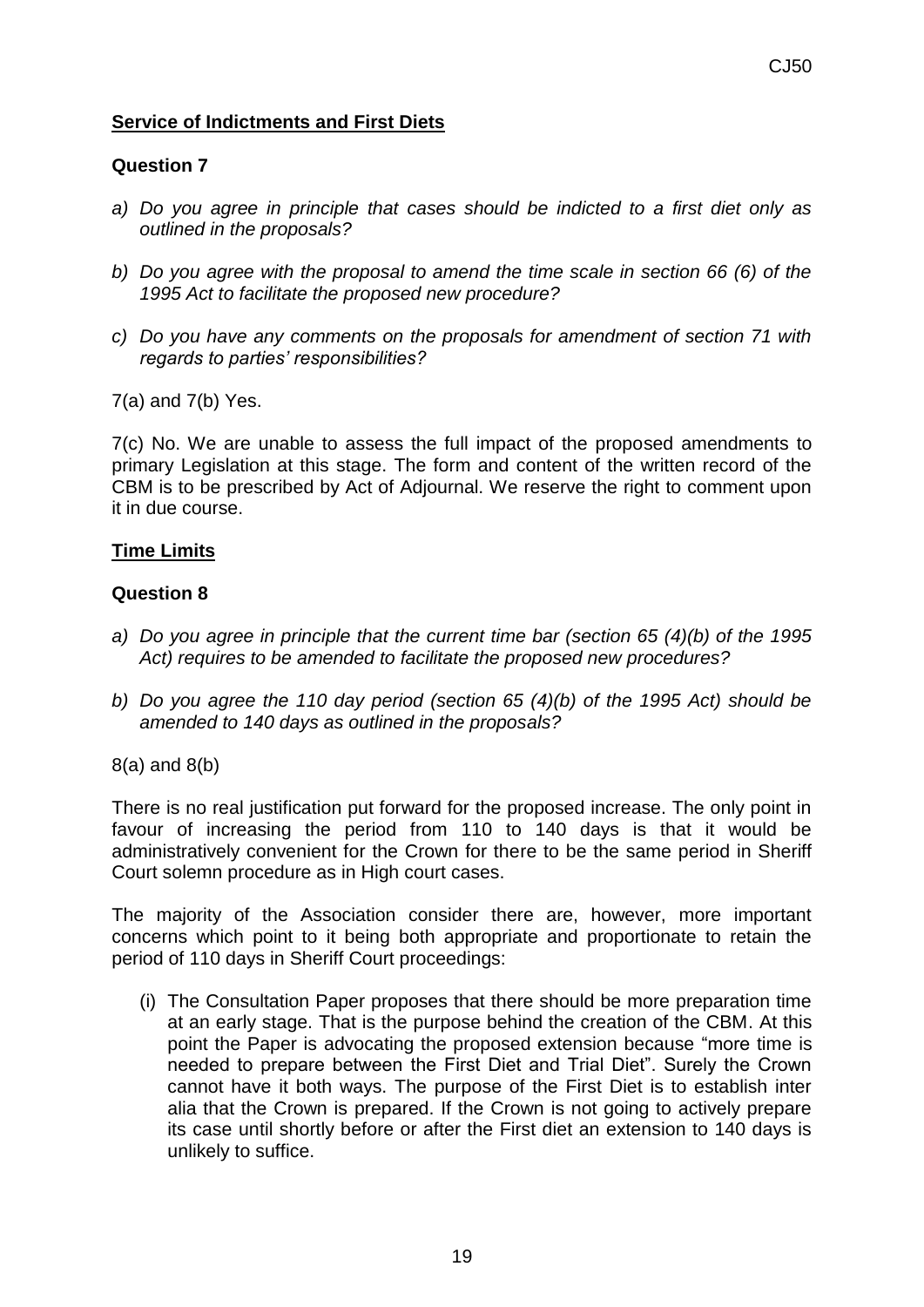- (ii) It must be acknowledged that, particularly in these difficult financial times with numerous constraints upon the public finances, it is very expensive to keep accused on remand for another 30 days.
- (iii) A number of cases in the Sheriff Court under Solemn procedure do not attract either a custodial sentence or a sentence of great length. Without considering the matter of "discount" a period of remand of 140 days represents a sentence of over 9 months.
- (iv)The experience in the High Court suggests that the "140 day period" is frequently exceeded. This would be unconscionable in many Sheriff Court cases.

The majority accordingly favour retaining the period of 110 days.

# **TV Links**

## **Question 9**

- *a) Do you agree in principle to the proposal for amendment to section 77(1) of the 1995 Act?*
- *b) What are the potential benefits to the system?*
- *c) What potential problems could arise?*

9(a) In principle yes, although as it is apparently a precursor to " changes being made in the future" we consider it may be premature to remove the requirement that the accused must sign the guilty plea.

9(b) Cost of transporting an accused.

9(c) Lack of reliable technology. Until reliable technology is available in ALL criminal Courts Section 77(1) should remain in its present form.

#### **Written Narrations**

#### **Question 10**

*a) Do you agree in principle with the proposal to introduce written narrations in sheriff court solemn cases, where a plea of guilty is tendered (no evidence having been led)?*

- *b) What are the potential benefits to the system?*
- *c) What potential problems could arise?*
- 10(a) In principle.

10(b) Those highlighted in the consultation document. Such a document would provide the sheriff with advance notice of the circumstances of the offences.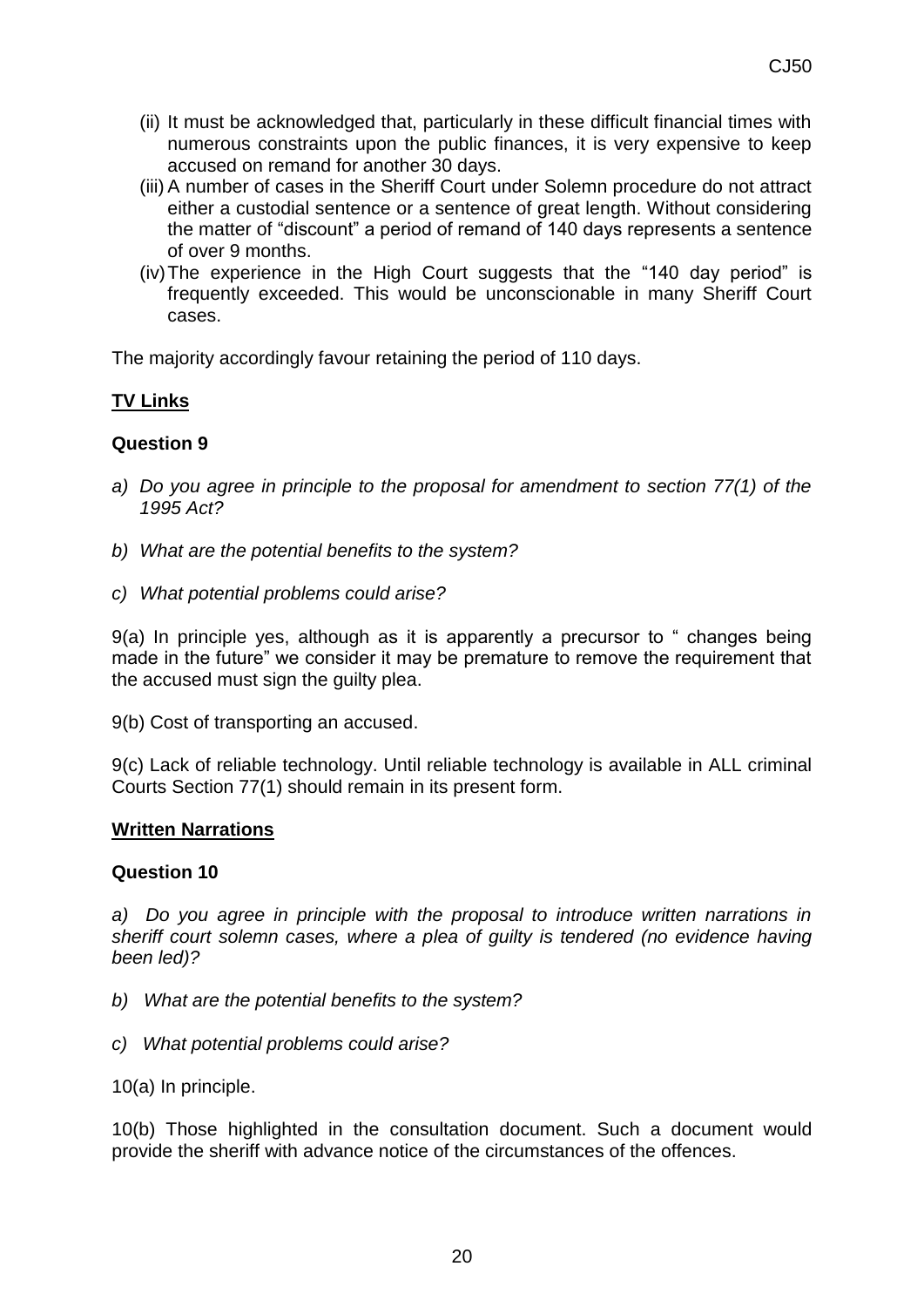10(c) Written narrations are likely to be more practically achievable when the accused is pleading to a Section 76 indictment. Where no adequate notice of a plea has been given to the Crown, particularly in a busy First Diet Court or even at a Trial sitting, such narrations, containing mitigating factors by the Defence, are unlikely to be available. Mandatory written statements will result in a further calling of the case which may not otherwise be required if reports are unnecessary. If reports are however to be called for, the narrative can be prepared in the intervening period, in which event it would assist the Sheriff if the written narration is made available in advance of the sentencing diet.

#### **SHERIFFS' ASSOCIATION RESPONSE TO THE FINANCE COMMITTEE OF THE SCOTTISH PARLIAMENT REGARDING THE CRIMINAL JUSTICE (SCOTLAND) BILL, INTRODUCED 20 JUNE 2013**

[1] Sheriffs have no responsibility for costs or budgeting in the courts where they sit. In those circumstances, we have considered it appropriate to make only some general comments in response to the questions headed 'WIDER ISSUES'. However it seems self-evident that if any reform leads to more court time being expended on cases, then there will be the following consequences:

- If courts have to sit late, then there is likely to be a requirement to pay staff overtime or give them time of in lieu of extra hours worked.
- There will be an increase in collateral costs, such as police, custody officers, legal aid.
- If courts are expected to spend more time on individual cases, then there will inevitably be delays in the processing of the cases through the courts.

[2] We would have thought it a very difficult task to predict the savings in time, if any, to be gained from the implementation of, for example, the Bowen provisions regarding sheriff and jury procedure. We consider that it will take some time for prosecutors and defence lawyers to become familiar with new concepts such as the compulsory 'business meeting' prior to the first diet and it is difficult to predict how effective that will be in saving time. An analogy might be thought to lie in the 'defence statement' introduced into solemn procedure by Section 124 of the Criminal Justice and Licensing (Scotland) Act 2010 (becoming section 70A of the Criminal Procedure (Scotland) Act 1995). Experience shows that perhaps less information is imparted in these statements than might have been expected or hoped for.

[3] It is therefore perhaps over-optimistic to attach any particular figure to any savings which it is hoped will flow from the changes set out in the Bill.

[4] The sheriffs have no control whatsoever over the number of prosecutions brought or the level (summary or solemn) or court in which they are to be brought. We therefore cannot comment on the effect of the Carloway provisions, i.e. the removal of the requirement for corroboration, on the number of cases brought.